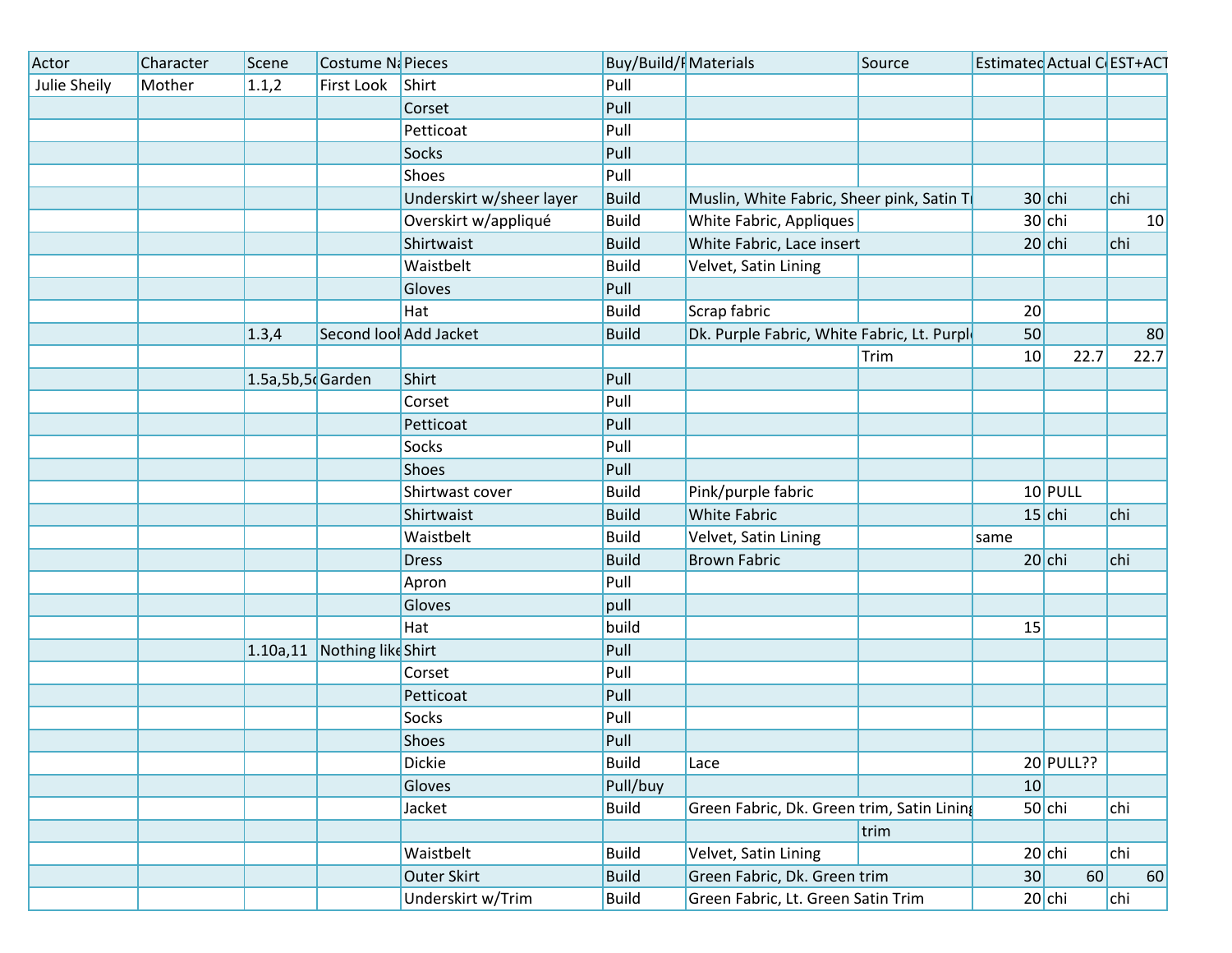|  | 1.13,14           | Courtship                      | Shirt             | Pull         |                                          |                  |                 |             |     |
|--|-------------------|--------------------------------|-------------------|--------------|------------------------------------------|------------------|-----------------|-------------|-----|
|  |                   |                                | Corset            | Pull         |                                          |                  |                 |             |     |
|  |                   |                                | Petticoat         | Pull         |                                          |                  |                 |             |     |
|  |                   |                                | Socks             | Pull         |                                          |                  |                 |             |     |
|  |                   |                                | Shoes             | Pull         |                                          |                  |                 |             |     |
|  |                   |                                | Shirtwaist        | <b>Build</b> | White Fabric                             |                  |                 | $15$ chi    | chi |
|  |                   |                                | Waistbelt         | <b>Build</b> | Same                                     |                  | Same            |             |     |
|  |                   |                                | <b>Skirt</b>      | <b>Build</b> | White Fabric w/magenta trim              |                  |                 | $20$ chi    | chi |
|  |                   |                                |                   |              |                                          | trim             |                 |             |     |
|  | 1.19,20           | Justice                        | Shirt             | Pull         |                                          |                  |                 |             |     |
|  |                   |                                | Corset            | Pull         |                                          |                  |                 |             |     |
|  |                   |                                | Petticoat         | Pull         |                                          |                  |                 |             |     |
|  |                   |                                | Socks             | Pull         |                                          |                  |                 |             |     |
|  |                   |                                | <b>Shoes</b>      | Pull         |                                          |                  |                 |             |     |
|  |                   |                                | <b>Dickie</b>     | <b>Build</b> | same                                     |                  | same            |             |     |
|  |                   |                                | <b>Wrap Dress</b> | <b>Build</b> | Crème Fabric, White Fabric, Magenta trir |                  |                 | $30$ chi    | chi |
|  |                   |                                |                   |              |                                          | trim             |                 |             |     |
|  |                   |                                | Hat               | <b>Build</b> |                                          |                  | 10              |             |     |
|  |                   | 2.24a,24b Coalhouse Shirt      |                   | Pull         |                                          |                  |                 |             |     |
|  |                   |                                | Corset            | Pull         |                                          |                  |                 |             |     |
|  |                   |                                | Petticoat         | Pull         |                                          |                  |                 |             |     |
|  |                   |                                | Socks             | Pull         |                                          |                  |                 |             |     |
|  |                   |                                | <b>Shoes</b>      | Pull         |                                          |                  |                 |             |     |
|  |                   |                                | Lt. Green Dress   | <b>Build</b> | Lt. Green Fabric                         |                  |                 | $20$ chi    | chi |
|  |                   |                                |                   |              |                                          | It.green shirtwa | 30 <sup>°</sup> |             |     |
|  |                   |                                | Apron             | <b>Build</b> | Dk. Green Fabric, Green Trim             |                  |                 | $15$ chi    | chi |
|  |                   | 2.25a, 26, Atlantic City Shirt |                   | Pull         |                                          |                  |                 |             |     |
|  |                   |                                | Corset            | Pull         |                                          |                  |                 |             |     |
|  |                   |                                | Petticoat         | Pull         |                                          |                  |                 |             |     |
|  |                   |                                | Socks             | Pull         |                                          |                  |                 |             |     |
|  |                   |                                | Shoes             | Pull         |                                          |                  |                 | SHOES SHOES |     |
|  |                   |                                | Hat               | Build        |                                          |                  | 15              |             |     |
|  |                   |                                | Shirtwaist        | <b>Build</b> | <b>White Fabric</b>                      |                  |                 | $20$ chi    | chi |
|  |                   |                                | Shirt             | <b>Build</b> | Lt. Blue Fabric                          |                  | 20              |             |     |
|  |                   |                                | <b>Belt</b>       | <b>Build</b> | Lt. Blue Fabric                          |                  | 15              |             |     |
|  |                   |                                | Skirt             | <b>Build</b> | <b>White Fabric</b>                      |                  |                 | $30$ chi    | chi |
|  | 2.31a, 32, Finale |                                | Shirt             | Pull         |                                          |                  |                 |             |     |
|  |                   |                                | Corset            | Pull         |                                          |                  |                 |             |     |
|  |                   |                                | Petticoat         | Pull         |                                          |                  |                 |             |     |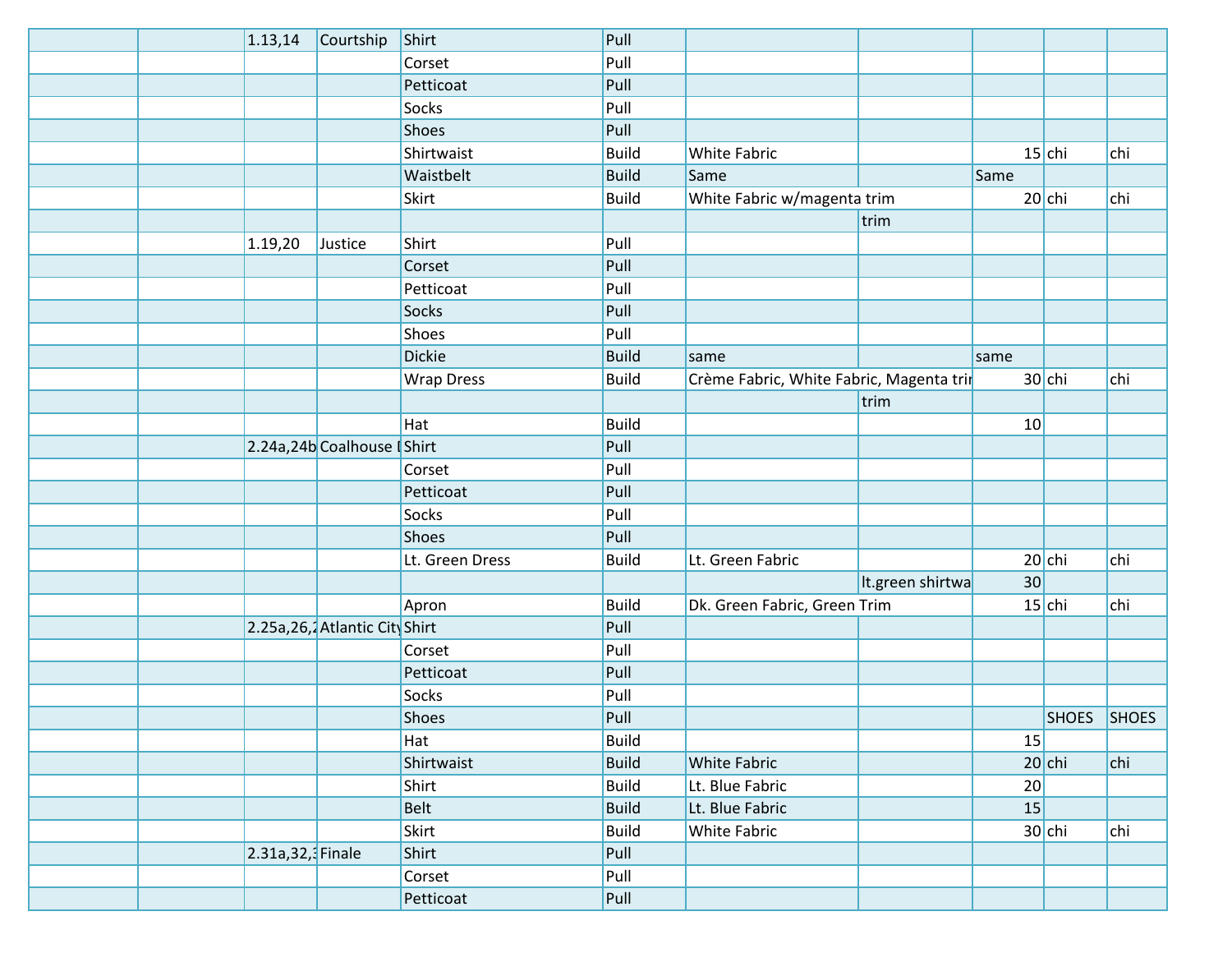|                       |           |                                     | Socks                                  | Pull         |                                          |                |       |       |
|-----------------------|-----------|-------------------------------------|----------------------------------------|--------------|------------------------------------------|----------------|-------|-------|
|                       |           |                                     | <b>Dress</b>                           | Pull         |                                          |                | 25.45 | 25.45 |
|                       |           |                                     | <b>Red/Rust Dress</b>                  | <b>Build</b> | Red Satin underfabric, orange chiffon    | 50             | 21.58 | 21.58 |
|                       |           |                                     | <b>Grey Jacket</b>                     | <b>Build</b> | Grey Fabric, Lining, Armor weft, Horseha | 50             | 46.57 | 46.57 |
|                       |           |                                     |                                        | pull         | lining                                   |                |       |       |
| Phillip George Father |           | $1.1$ Ragtime                       | Undershirt                             | Pull         |                                          |                |       |       |
|                       |           |                                     | Socks                                  | pull         |                                          |                |       |       |
|                       |           |                                     | <b>Shoes</b>                           | Pull         |                                          |                |       |       |
|                       |           |                                     | Pants                                  | Pull         |                                          |                |       |       |
|                       |           |                                     | Shirt                                  | Pull         |                                          |                |       |       |
|                       |           |                                     | Tie                                    | pull         |                                          |                |       |       |
|                       |           |                                     | Jacket                                 | pull         |                                          |                |       |       |
|                       |           |                                     | Hat                                    | pull         |                                          |                |       |       |
|                       | 1.2, 3, 4 | Admiral Pea Add Coat                |                                        | Pull         |                                          |                |       |       |
|                       | 1.13,14   | Return                              | Undershirt                             | Pull         |                                          |                |       |       |
|                       |           |                                     | Socks                                  | Pull         |                                          |                |       |       |
|                       |           |                                     | <b>Shoes</b>                           | Pull         |                                          |                |       |       |
|                       |           |                                     | Crème Pants                            | Pull         |                                          |                |       |       |
|                       |           |                                     | Green Shirt                            | Pull         |                                          |                |       |       |
|                       |           |                                     | Tie                                    | pull         |                                          |                |       |       |
|                       |           |                                     | Crème Jacket                           | pull         |                                          |                |       |       |
|                       |           |                                     | Hat                                    | pull         |                                          |                |       |       |
|                       |           |                                     | <b>Distressed Coat</b>                 | Pull         |                                          |                |       |       |
|                       |           |                                     | <b>Beard</b>                           | Pull         |                                          |                |       |       |
|                       |           | $1.19$ Justice                      | Undershirt                             | Pull         |                                          |                |       |       |
|                       |           |                                     | Socks                                  | Pull         |                                          |                |       |       |
|                       |           |                                     | <b>Shoes</b>                           | Pull         |                                          |                |       |       |
|                       |           |                                     | <b>Heather Grey Pants</b>              | Pull         |                                          |                |       |       |
|                       |           |                                     | Lt. Blue shirt                         | Pull         |                                          |                |       |       |
|                       |           |                                     | Tie                                    | pull         |                                          |                |       |       |
|                       |           |                                     | Heather Grey Jacket                    | pull         |                                          |                |       |       |
|                       |           |                                     | Hat                                    | pull         |                                          |                |       |       |
|                       |           |                                     | 2.24a,b,c, Coalhouse   SAME AS JUSTICE |              |                                          |                |       |       |
|                       |           | 2.25a, 26, Atlantic City Undershirt |                                        | Pull         |                                          |                |       |       |
|                       |           |                                     | Shoes                                  | Pull         |                                          |                |       |       |
|                       |           |                                     | <b>White Pants</b>                     | Pull         |                                          |                |       |       |
|                       |           |                                     | White Shirt                            | Pull         |                                          |                |       |       |
|                       |           |                                     | Tie                                    | pull         |                                          | $\overline{5}$ |       |       |
|                       |           |                                     | White Jacket                           | pull         |                                          |                |       |       |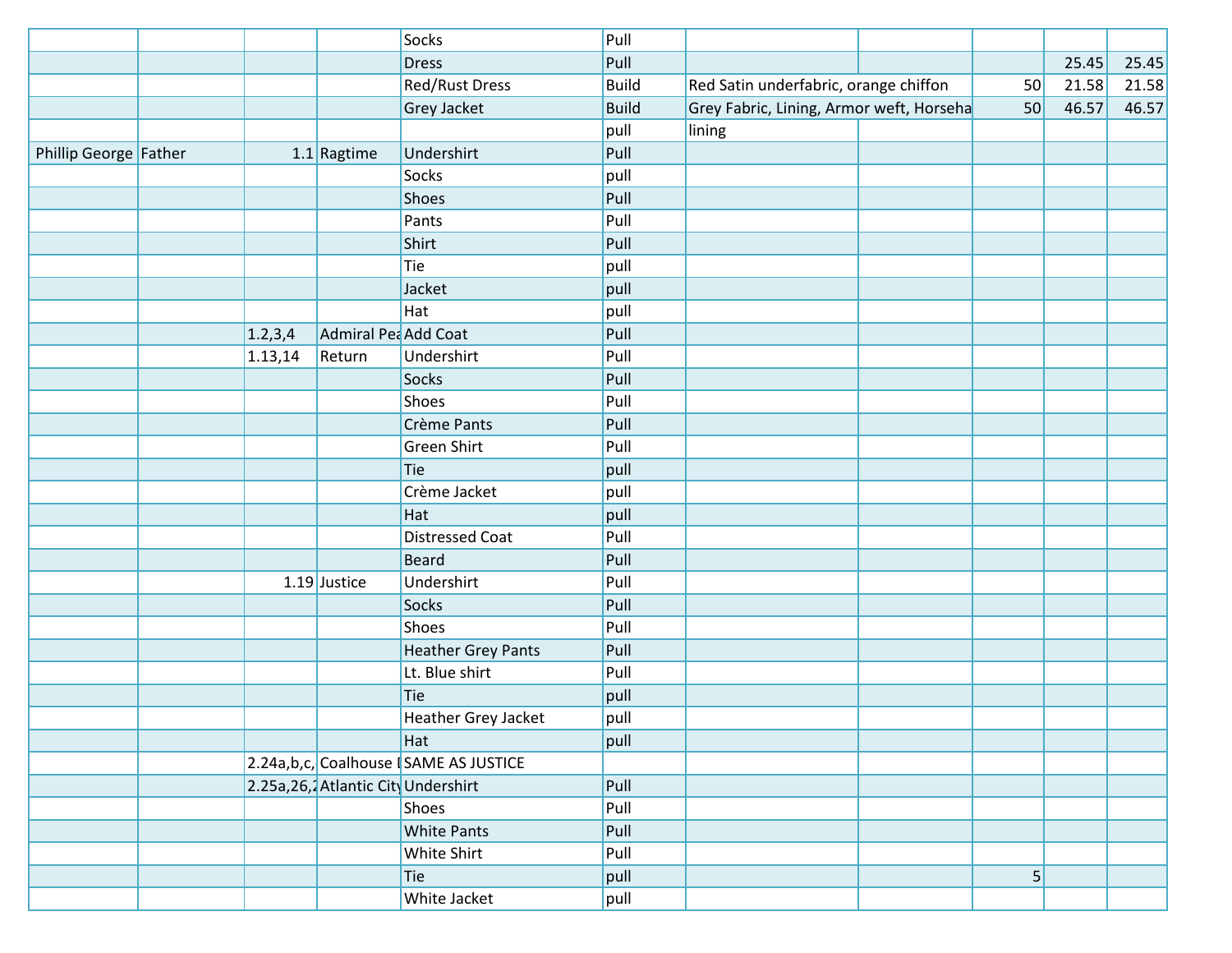|           |                                                      |       |                               | Hat                                        | pull |            | 50                |       | <b>HAT</b>   |
|-----------|------------------------------------------------------|-------|-------------------------------|--------------------------------------------|------|------------|-------------------|-------|--------------|
|           |                                                      |       |                               | Socks                                      | Pull |            |                   |       |              |
|           |                                                      |       |                               | $2.31a$ , 33,a,b,c,c,34,34 SAME AS JUSTICE |      |            |                   |       |              |
|           |                                                      |       |                               | <b>Add Vest</b>                            | Pull |            |                   |       |              |
|           |                                                      |       |                               |                                            |      |            |                   |       |              |
|           | Little Boy                                           | Act 1 |                               | Shirt                                      | Buy  | amazon.com | 20                | 47.97 | 47.97        |
|           |                                                      |       |                               | Tie                                        | Pull |            |                   |       |              |
|           |                                                      |       |                               | knickers                                   | Buy  |            | 30"               |       | $\mathbf{H}$ |
|           |                                                      |       |                               | Jacket                                     | Buy  |            | 30"               |       | $\mathbf{u}$ |
|           |                                                      |       |                               | Socks                                      | Pull |            |                   |       |              |
|           |                                                      |       |                               | Shoes                                      | Buy  |            | 30                |       |              |
|           |                                                      | Act 2 |                               | Shirt                                      | Buy  | amazon.com | 20                | 69.9  | 69.9         |
|           |                                                      |       |                               | Tie                                        | Pull |            |                   |       |              |
|           |                                                      |       |                               | Pants                                      | Buy  |            | $30$ <sup>"</sup> |       | H.           |
|           |                                                      |       |                               | Jacket                                     | Buy  |            | 30"               |       | $\mathbf{u}$ |
|           |                                                      |       |                               | Socks                                      | Pull |            |                   |       |              |
|           |                                                      |       |                               | <b>Shoes</b>                               | Buy  |            |                   |       |              |
|           |                                                      |       |                               | Vest                                       | Buy  |            |                   |       |              |
|           |                                                      |       | Atlantic City Shirt           |                                            | Buy  | amazon.com | 20                | 46.44 | 46.44        |
|           |                                                      |       |                               | Tie                                        | Pull |            |                   | 47.97 | 47.97        |
|           |                                                      |       |                               | Pants                                      | Buy  |            | 30"               |       | H            |
|           |                                                      |       |                               | Jacket                                     | Buy  |            | $30$ <sup>"</sup> |       | H.           |
|           |                                                      |       |                               | Socks                                      | Pull |            |                   |       |              |
|           |                                                      |       |                               | Shoes                                      | Buy  |            |                   |       |              |
|           |                                                      |       |                               | Vest                                       | Buy  |            | $20$ <sup>"</sup> |       | H.           |
| Charlie R | Younger Broth First Look 1.1, 2, 4a, 5, 5 Undershirt |       |                               |                                            | Pull |            |                   |       |              |
|           |                                                      |       |                               | Shoes                                      | Pull |            |                   |       |              |
|           |                                                      |       |                               | Crème Pants                                | pull |            |                   |       |              |
|           |                                                      |       |                               | White Shirt                                | Pull |            |                   |       |              |
|           |                                                      |       |                               | Gold Bowtie                                | Buy  |            | 10                | 28.99 | 28.99        |
|           |                                                      |       |                               | Crème Jacket                               | Buy  |            |                   |       |              |
|           |                                                      |       |                               | Gold Vest                                  | Buy  |            | $20$ <sup>"</sup> |       | m.           |
|           |                                                      |       | $1.13,14,1$ Courtship & Shoes |                                            | Pull |            |                   |       |              |
|           |                                                      |       |                               | Lt. Brown Pants                            | Pull |            |                   |       |              |
|           |                                                      |       |                               | Lt. Brown Jacket                           | Pull |            |                   |       |              |
|           |                                                      |       |                               | White Shirt                                | Pull |            |                   |       |              |
|           |                                                      |       |                               | <b>Gold Bowtie</b>                         | Pull |            | same              |       |              |
|           |                                                      |       |                               | undershirt                                 | pull |            |                   |       |              |
|           |                                                      |       |                               | Socks                                      | Pull |            |                   |       |              |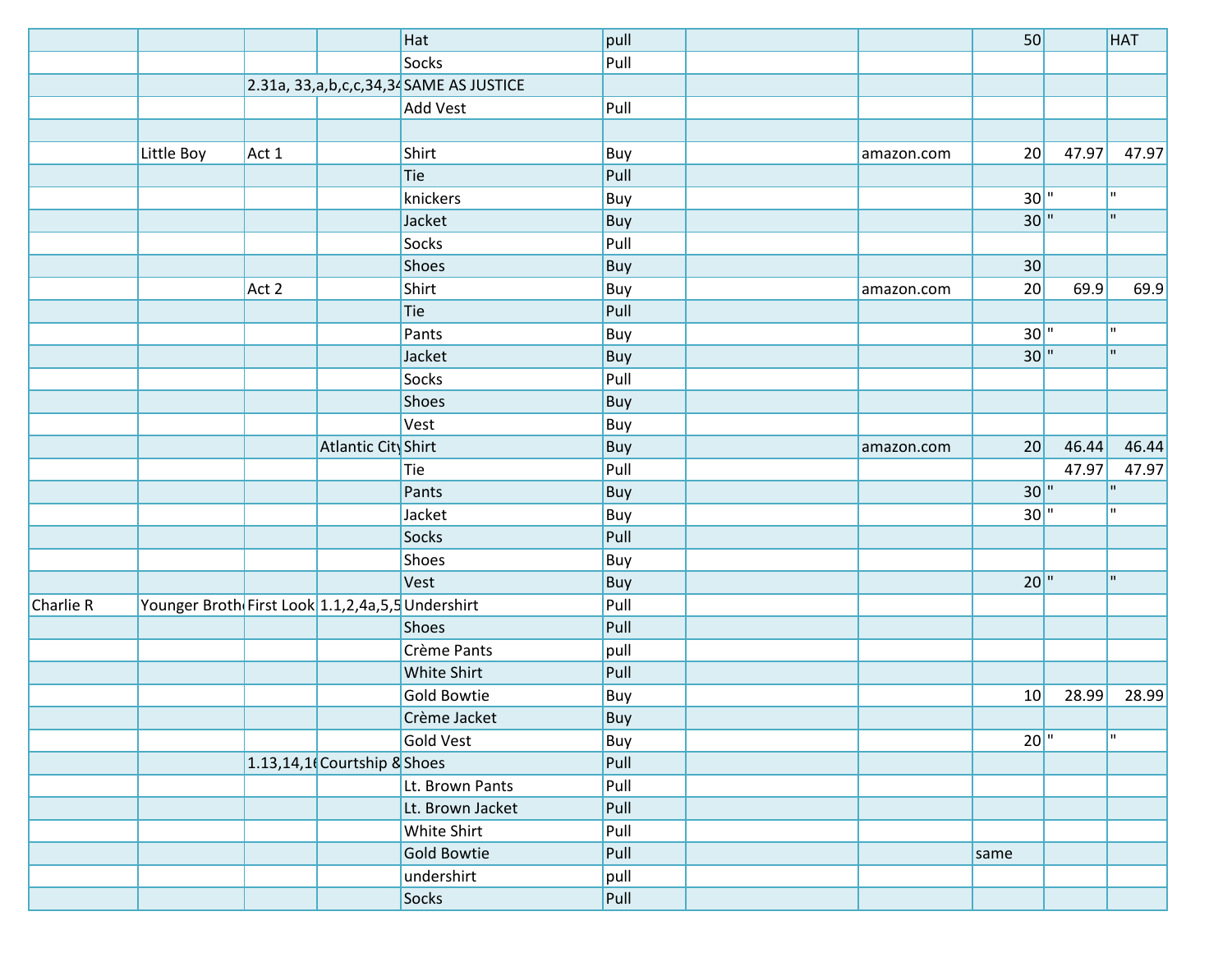|           |             | 1.19, a, 20 Justice |                        | SAME AS COURTSHIP                |          |                                    |                   |       |             |
|-----------|-------------|---------------------|------------------------|----------------------------------|----------|------------------------------------|-------------------|-------|-------------|
|           |             |                     |                        | <b>Gold Tie</b>                  | Buy      |                                    | $10$ <sup>"</sup> |       | $\mathbf H$ |
|           |             |                     |                        | Hat                              | pull     |                                    |                   |       |             |
|           |             |                     |                        | White Shirt, Rounded collar Pull |          | <b>Build Collar</b>                |                   |       |             |
|           |             | Act 2               | Coalhouse (Undershirt  |                                  | Pull     |                                    |                   |       |             |
|           |             |                     |                        | White Shirt                      | Pull     |                                    |                   |       |             |
|           |             |                     |                        | <b>Brown Bowtie</b>              | Pull     |                                    |                   |       |             |
|           |             |                     |                        | <b>Brown Vest</b>                | Pull     |                                    |                   |       |             |
|           |             |                     |                        | Lt. Brown Pants                  | Pull     |                                    |                   |       |             |
|           |             |                     |                        | Shoes                            | Pull     |                                    |                   |       |             |
|           |             |                     |                        | Socks                            | Pull     |                                    |                   |       |             |
|           |             |                     |                        | Hat                              | Buy      |                                    | 50                | 5     | 5           |
| Clint W   | Grandfather | <b>Entire Show</b>  |                        | Undershirt                       | pull     |                                    |                   |       |             |
|           |             |                     |                        | Shoes                            | Pull     |                                    |                   |       |             |
|           |             |                     |                        | Socks                            | pull     |                                    |                   |       |             |
|           |             |                     |                        | White Shirt                      | Pull     |                                    |                   |       |             |
|           |             |                     |                        | Crème Vest                       | Pull/buy |                                    |                   |       |             |
|           |             |                     |                        | Crème Jacket                     | Pull/buy |                                    |                   |       |             |
|           |             |                     |                        | Crème Pants                      | Pull/buy |                                    |                   |       |             |
|           |             |                     |                        | <b>Brown Tie</b>                 | Pull     |                                    |                   |       |             |
| Michael V | JP Morgan   | Every JP Scene      |                        | Undershirt                       | pull     |                                    |                   |       |             |
|           |             |                     |                        | Shoes                            | Pull     |                                    |                   |       |             |
|           |             |                     |                        | Socks                            | pull     |                                    |                   |       |             |
|           |             |                     |                        | White Shirt                      | Pull     |                                    |                   |       |             |
|           |             |                     |                        | Vest                             | pull     |                                    |                   |       |             |
|           |             |                     |                        | Jacket                           | pull     |                                    |                   |       |             |
|           |             |                     |                        | Pants                            | pull     |                                    |                   |       |             |
|           | Judge       | 1.4a, 5             | Evelyns Jud Undershirt |                                  | pull     |                                    |                   |       |             |
|           |             |                     |                        | Shoes                            | Pull     |                                    |                   |       |             |
|           |             |                     |                        | Socks                            | pull     |                                    |                   |       |             |
|           |             |                     |                        | <b>Red Shirt</b>                 | Pull     |                                    |                   |       |             |
|           |             |                     |                        | <b>Red Tie</b>                   | Pull     |                                    |                   |       |             |
|           |             |                     |                        | White Judge's Robe               | Buy      | Red, Blue Fabric Scrap attachments | 40                | 36.91 | 36.91       |
|           |             |                     |                        | <b>Blue Pants</b>                | Pull     |                                    |                   |       |             |
|           | Policeman   | 1.6, 16, a, b, c    |                        | Undershirt                       | pull     |                                    |                   |       |             |
|           |             |                     |                        | Shoes                            | Pull     |                                    |                   |       |             |
|           |             |                     |                        | Socks                            | pull     |                                    |                   |       |             |
|           |             |                     |                        | <b>Blue Jacket</b>               | Pull     |                                    |                   |       |             |
|           |             |                     |                        | <b>Blue Pants</b>                | Pull     |                                    |                   |       |             |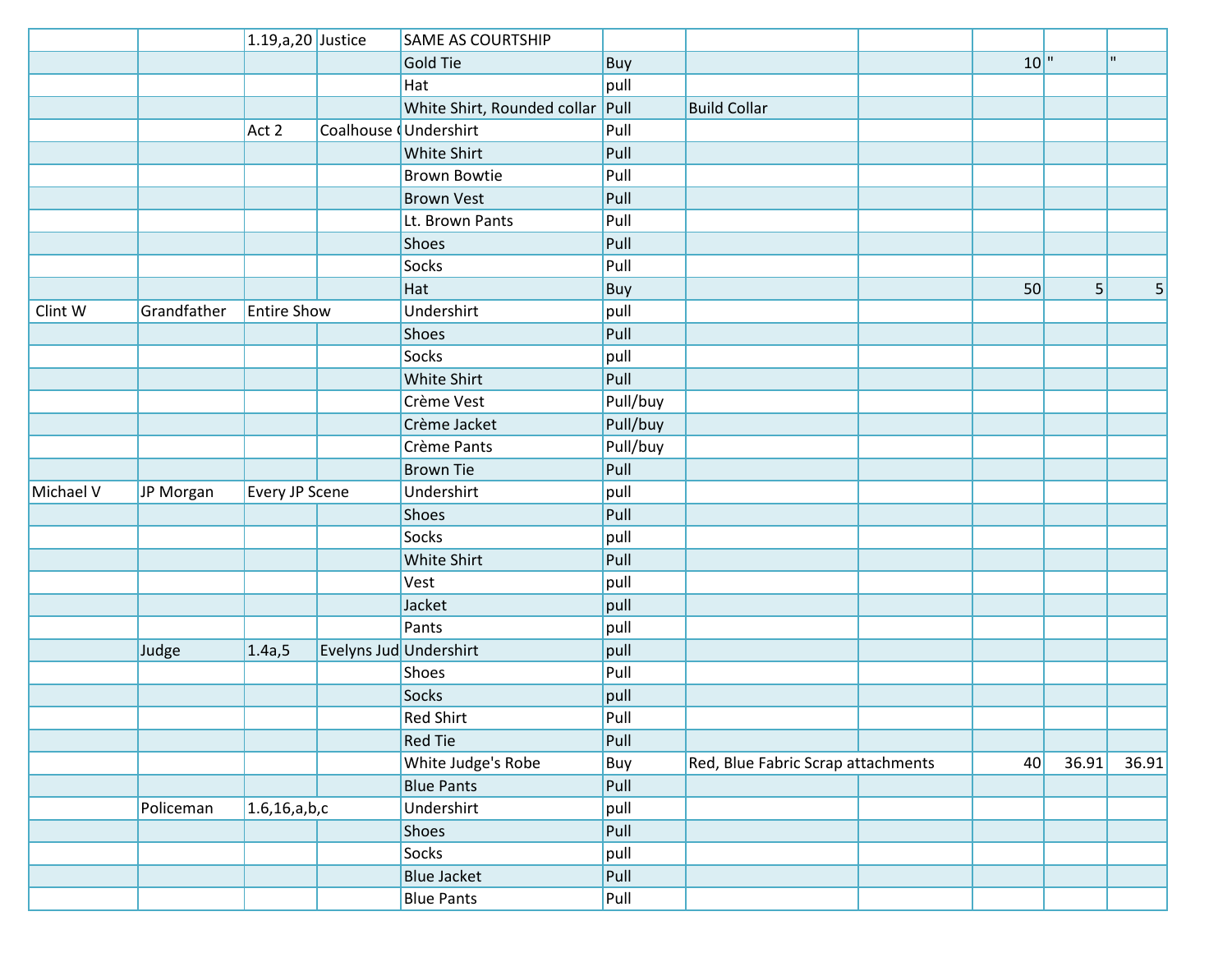|         | Fireman                         |                         | 1.11a, 18, 18a 2.24a, b, Undershirt    |                    | pull     |            |    |    |             |
|---------|---------------------------------|-------------------------|----------------------------------------|--------------------|----------|------------|----|----|-------------|
|         |                                 |                         |                                        | Shoes              | Pull     |            |    |    |             |
|         |                                 |                         |                                        | Socks              | pull     |            |    |    |             |
|         |                                 |                         |                                        | <b>Blue Jacket</b> | Pull     |            |    |    |             |
|         |                                 |                         |                                        | <b>Blue Pants</b>  | Pull     |            |    |    |             |
|         |                                 |                         |                                        | <b>Blue Hat</b>    | Pull     |            |    |    |             |
|         | Mourner/Base                    | 2.25                    |                                        | Undershirt         | pull     |            |    |    |             |
|         |                                 |                         |                                        | Shoes              | Pull     |            |    |    |             |
|         |                                 |                         |                                        | Socks              | pull     |            |    |    |             |
|         |                                 |                         |                                        | Pants              | Pull     |            |    |    |             |
|         |                                 |                         |                                        | Hat                | Pull     |            |    |    |             |
|         |                                 |                         |                                        | Tie                | Pull     |            |    |    |             |
|         | Vacationer                      | 2.26a,b,27              |                                        | Undershirt         | pull     |            |    |    |             |
|         |                                 |                         |                                        | Shoes              | Pull     |            |    |    |             |
|         |                                 |                         |                                        | Socks              | pull     |            |    |    |             |
|         |                                 |                         |                                        | White Shirt        | Pull     |            |    |    |             |
|         |                                 |                         |                                        | Suspenders         |          |            |    |    |             |
|         |                                 |                         |                                        | tie                | Pull/Buy |            |    |    |             |
|         |                                 |                         |                                        | <b>White Pants</b> | Pull/Buy | amazon.com |    | 47 | 47          |
|         |                                 |                         |                                        | White Jacket       | Pull/Buy |            | 40 |    | $\mathbf H$ |
|         |                                 |                         |                                        | White Hat          | Pull/Buy |            | 20 |    |             |
| Chris C | Henry Ford                      | <b>EVERY Ford Scene</b> |                                        | Undershirt         | pull     |            |    |    |             |
|         |                                 |                         |                                        | Shoes              | Pull     |            |    |    |             |
|         |                                 |                         |                                        | Socks              | pull     |            |    |    |             |
|         |                                 |                         |                                        | Pants              | Pull     |            |    |    |             |
|         |                                 |                         |                                        | Jacket             | Pull     |            |    |    |             |
|         |                                 |                         |                                        | Shirt              | Pull     |            |    |    |             |
|         | Admiral Peary EVERY Peary Scene |                         |                                        | Undershirt         | pull     |            |    |    |             |
|         |                                 |                         |                                        | Shoes              | Pull     |            |    |    |             |
|         |                                 |                         |                                        | Socks              | pull     |            |    |    |             |
|         |                                 |                         |                                        | Pants              | Pull     |            |    |    |             |
|         |                                 |                         |                                        | Jacket             | Pull     |            |    |    |             |
|         |                                 |                         |                                        | Shirt              | Pull     |            |    |    |             |
|         | Reporter                        |                         | 1.5, 2.24a, b, c, d, 33, a, Undershirt |                    | pull     |            |    |    |             |
|         |                                 |                         |                                        | Shoes              | Pull     |            |    |    |             |
|         |                                 |                         |                                        | Socks              | pull     |            |    |    |             |
|         |                                 |                         |                                        | Pants              | Pull     |            |    |    |             |
|         |                                 |                         |                                        | Jacket             | Pull     |            |    |    |             |
|         |                                 |                         |                                        | Shirt              | Pull     |            |    |    |             |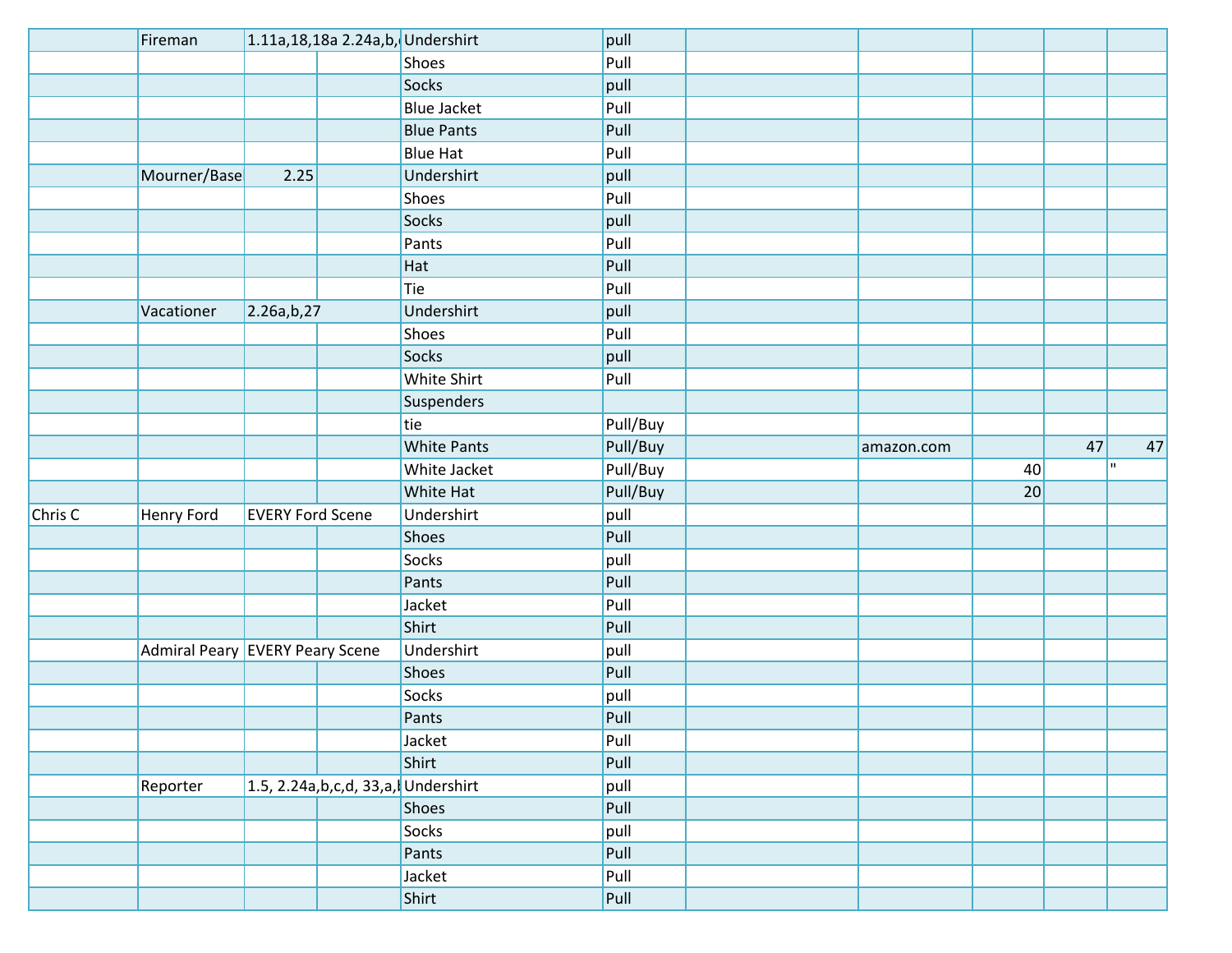|        |                       |            | Tie |                    | Pull     |            |    |    |    |
|--------|-----------------------|------------|-----|--------------------|----------|------------|----|----|----|
|        |                       |            |     | Vest               | Pull     |            |    |    |    |
|        |                       |            |     | Hat                | Pull     |            |    |    |    |
|        | Jewish Immigrant      |            |     | Undershirt         | pull     |            |    |    |    |
|        |                       |            |     | <b>Shoes</b>       | Pull     |            |    |    |    |
|        |                       |            |     | Socks              | pull     |            |    |    |    |
|        |                       |            |     | Pants              | Pull     |            |    |    |    |
|        |                       |            |     | Jacket             | Pull     |            |    |    |    |
|        |                       |            |     | Shirt              | Pull     |            |    |    |    |
|        |                       |            | Tie |                    | Pull     |            |    |    |    |
|        |                       |            |     | Vest               | Pull     |            |    |    |    |
|        |                       |            |     | Hat                | Pull     |            |    |    |    |
|        | Policeman             |            |     | Undershirt         | pull     |            |    |    |    |
|        |                       |            |     | <b>Shoes</b>       | Pull     |            |    |    |    |
|        |                       |            |     | <b>Socks</b>       | pull     |            |    |    |    |
|        |                       |            |     | <b>Blue Jacket</b> | Pull     |            |    |    |    |
|        |                       |            |     | <b>Blue Pants</b>  | Pull     |            |    |    |    |
|        | Mourner               |            |     | Undershirt         | pull     |            |    |    |    |
|        |                       |            |     | Shoes              | Pull     |            |    |    |    |
|        |                       |            |     | <b>Socks</b>       | pull     |            |    |    |    |
|        |                       |            |     | Pants              | Pull     |            |    |    |    |
|        |                       |            |     | Jacket             | Pull     |            |    |    |    |
|        |                       |            |     | Shirt              | Pull     |            |    |    |    |
|        |                       |            | Tie |                    | Pull     |            |    |    |    |
|        |                       |            |     | Vest               | Pull     |            |    |    |    |
|        |                       |            |     | Hat                | Pull     |            |    |    |    |
|        | Vacationer            | 2.26a,b,27 |     | Undershirt         | pull     |            |    |    |    |
|        |                       |            |     | Shoes              | Pull     |            |    |    |    |
|        |                       |            |     | Socks              | pull     |            |    |    |    |
|        |                       |            |     | White Shirt        | Pull     |            |    |    |    |
|        |                       |            |     | Suspenders         |          |            |    |    |    |
|        |                       |            | tie |                    | Pull/Buy |            |    |    |    |
|        |                       |            |     | <b>White Pants</b> | Pull/Buy | amazon.com | 30 | 47 | 47 |
|        |                       |            |     | White Jacket       | Pull/Buy |            | 40 |    | H. |
|        |                       |            |     | White Hat          | Pull/Buy |            | 20 |    |    |
| Josh K | <b>Stanford White</b> |            |     | Undershirt         | pull     |            |    |    |    |
|        |                       |            |     | Shoes              | Pull     |            |    |    |    |
|        |                       |            |     | Socks              | pull     |            |    |    |    |
|        |                       |            |     | <b>Blue Shirt</b>  | Pull     |            |    |    |    |
|        |                       |            |     |                    |          |            |    |    |    |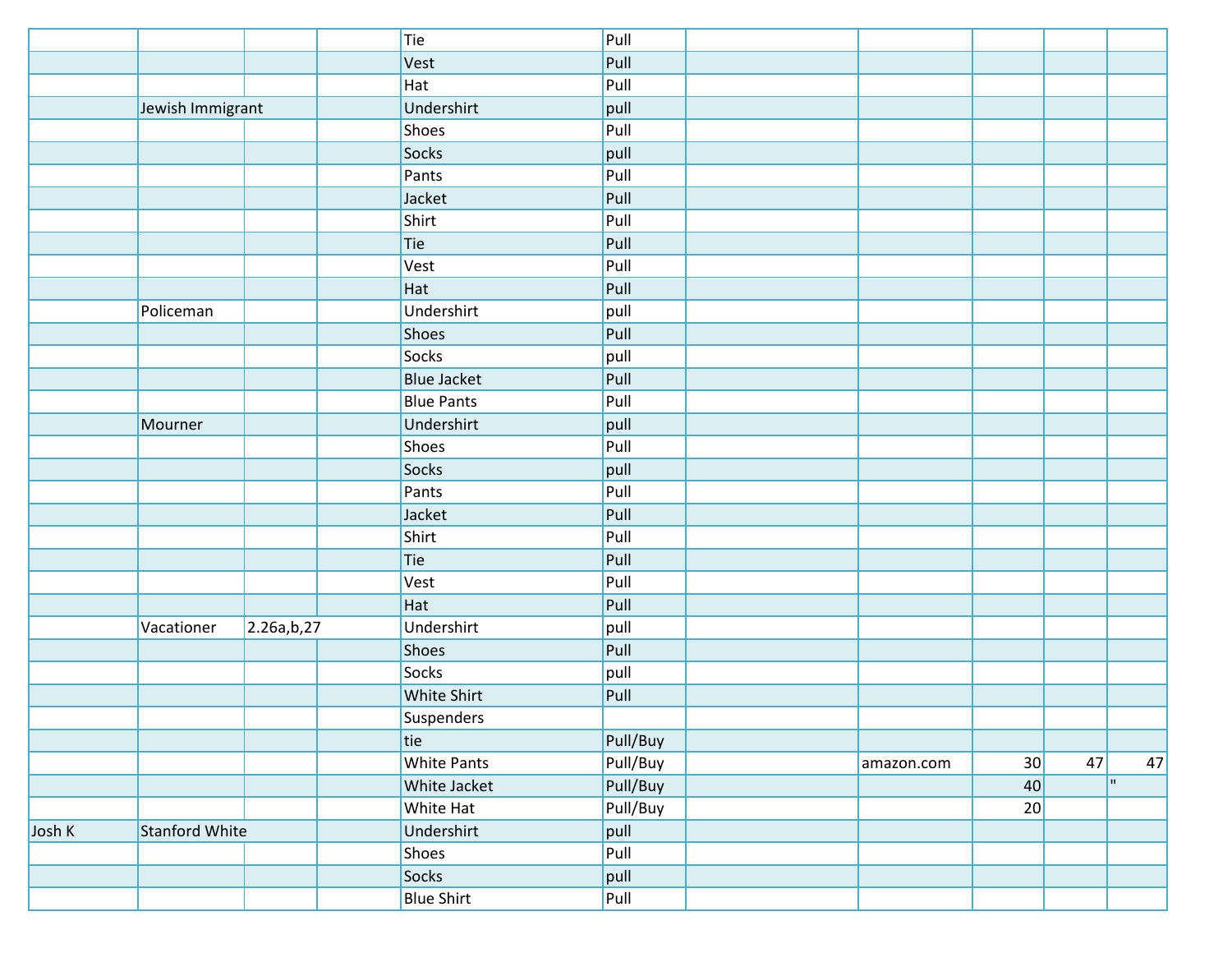|              |                  | Crème Vest         | pull     |         |     |       |              |
|--------------|------------------|--------------------|----------|---------|-----|-------|--------------|
|              |                  | Crème Pants        | pull     |         |     |       |              |
|              |                  | Crème Jacket       | pull     |         |     |       |              |
|              |                  | Lavender Tie       | pull     |         |     |       |              |
| Doctor       | 1.6              | Undershirt         | pull     |         |     |       |              |
|              |                  | Shoes              | Pull     |         |     |       |              |
|              |                  | <b>Socks</b>       | pull     |         |     |       |              |
|              |                  | White Shirt        | Pull     |         |     |       |              |
|              |                  | Tie                | Pull     |         |     |       |              |
|              |                  | <b>Brown Pants</b> | Pull     |         |     |       |              |
|              |                  | Stethescope        | Pull     |         |     |       |              |
|              |                  | Suspenders         | Pull     |         |     |       |              |
|              |                  | Jacket             | Pull     |         |     |       |              |
| Jury Foreman |                  | Undershirt         | Pull     |         |     |       |              |
|              |                  | <b>Shoes</b>       | Pull     |         |     |       |              |
|              |                  | <b>Socks</b>       | Pull     |         |     |       |              |
|              |                  | Shirt              | Pull/Buy |         |     |       |              |
|              |                  | Tie                | Pull/Buy |         | 20  | 19.99 | 19.99        |
|              |                  | Vest               | Pull/Buy |         | 20  |       |              |
|              |                  |                    |          |         |     |       |              |
|              |                  | Jacket             | Pull/Buy |         | 30  | 79.74 | 79.74        |
|              |                  | Pants              | Pull/Buy | Sequins | 30" |       | $\mathbf{H}$ |
|              |                  | Pocket Square      | Pull     |         |     |       |              |
| Striker      | 1.2, 1.16a, b, c | Undershirt         | pull     |         |     |       |              |
|              |                  | Shoes              | Pull     |         |     |       |              |
|              |                  | <b>Socks</b>       | pull     |         |     |       |              |
|              |                  | White Shirt        | Pull     |         |     |       |              |
|              |                  | Tie                | Pull     |         |     |       |              |
|              |                  | <b>Brown Pants</b> | Pull     |         |     |       |              |
|              |                  | Vest               | Pull     |         |     |       |              |
| Conductor    | 1.10a,11,17      | Undershirt         | pull     |         |     |       |              |
|              |                  | Shoes              | Pull     |         |     |       |              |
|              |                  | Socks              | pull     |         |     |       |              |
|              |                  | White Shirt        | Pull     |         |     |       |              |
|              |                  | Tie                | Pull     |         |     |       |              |
|              |                  | <b>Brown Pants</b> | Pull     |         |     |       |              |
|              |                  | Stethescope        | Pull     |         |     |       |              |
|              |                  | Suspenders         | Pull     |         |     |       |              |
|              |                  | Jacket             | Pull     |         |     |       |              |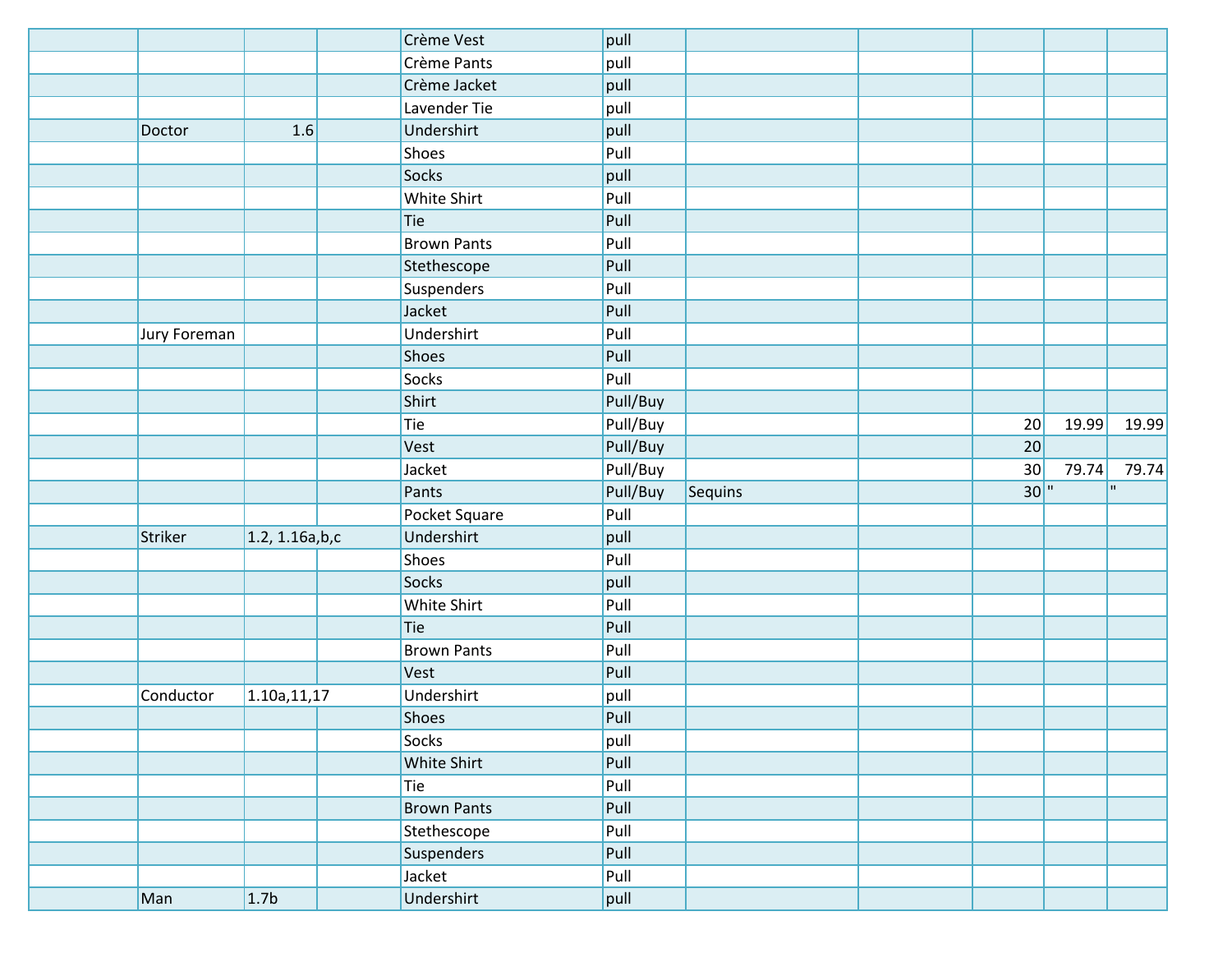|           |                     |            | Shoes              | Pull     |            |    |    |    |    |
|-----------|---------------------|------------|--------------------|----------|------------|----|----|----|----|
|           |                     |            | Socks              | pull     |            |    |    |    |    |
|           |                     |            | White Shirt        | Pull     |            |    |    |    |    |
|           |                     |            | Crème Pants        | Pull     |            |    |    |    |    |
|           |                     |            | Crème Jacket       | Pull     |            |    |    |    |    |
|           |                     |            | Tie                | Pull     |            |    |    |    |    |
|           | Policeman           | 1.19a      | Undershirt         | pull     |            |    |    |    |    |
|           |                     |            | <b>Shoes</b>       | Pull     |            |    |    |    |    |
|           |                     |            | <b>Socks</b>       | pull     |            |    |    |    |    |
|           |                     |            | <b>Blue Jacket</b> | Pull     |            |    |    |    |    |
|           | <b>Baseball Fan</b> | 2.25       | Undershirt         | pull     |            |    |    |    |    |
|           |                     |            | Shoes              | Pull     |            |    |    |    |    |
|           |                     |            | Socks              | pull     |            |    |    |    |    |
|           |                     |            | Shirt              | pull     |            |    |    |    |    |
|           |                     |            | Hat                | Pull     |            |    |    |    |    |
|           |                     |            | Jodphurs           | Pull     |            |    |    |    |    |
|           | Vacationer          | 2.26a,b,27 | Undershirt         | pull     |            |    |    |    |    |
|           |                     |            | <b>Shoes</b>       | Pull     |            |    |    |    |    |
|           |                     |            | <b>Socks</b>       | pull     |            |    |    |    |    |
|           |                     |            | White Shirt        | Pull     |            |    |    |    |    |
|           |                     |            | Suspenders         |          |            |    |    |    |    |
|           |                     |            | tie                | Pull/Buy |            |    |    |    |    |
|           |                     |            | <b>White Pants</b> | Pull/Buy | amazon.com | 30 | 47 |    | 47 |
|           |                     |            | White Jacket       | Pull/Buy |            | 40 |    | H. |    |
|           |                     |            | <b>White Hat</b>   | Pull/Buy |            | 20 |    |    |    |
| Clayton B | Harry K Thaw        |            | Undershirt         | Pull     |            |    |    |    |    |
|           |                     |            | <b>Shoes</b>       | Pull     |            |    |    |    |    |
|           |                     |            | <b>Socks</b>       | Pull     |            |    |    |    |    |
|           |                     |            | Lt. Pink Shirt     | Pull     |            |    |    |    |    |
|           |                     |            | <b>Blue Tie</b>    | Pull     |            |    |    |    |    |
|           |                     |            | Lt Brown Jacket    | Pull     |            |    |    |    |    |
|           |                     |            | Lt. Brown Pants    | Pull     |            |    |    |    |    |
|           |                     |            | Hat                | Pull     |            |    |    |    |    |
|           | Italian Immigrant   |            | Undershirt         | pull     |            |    |    |    |    |
|           |                     |            | Shoes              | Pull     |            |    |    |    |    |
|           |                     |            | Socks              | pull     |            |    |    |    |    |
|           |                     |            | Pants              | Pull     |            |    |    |    |    |
|           |                     |            | Jacket             | Pull     |            |    |    |    |    |
|           |                     |            | Shirt              | Pull     |            |    |    |    |    |
|           |                     |            |                    |          |            |    |    |    |    |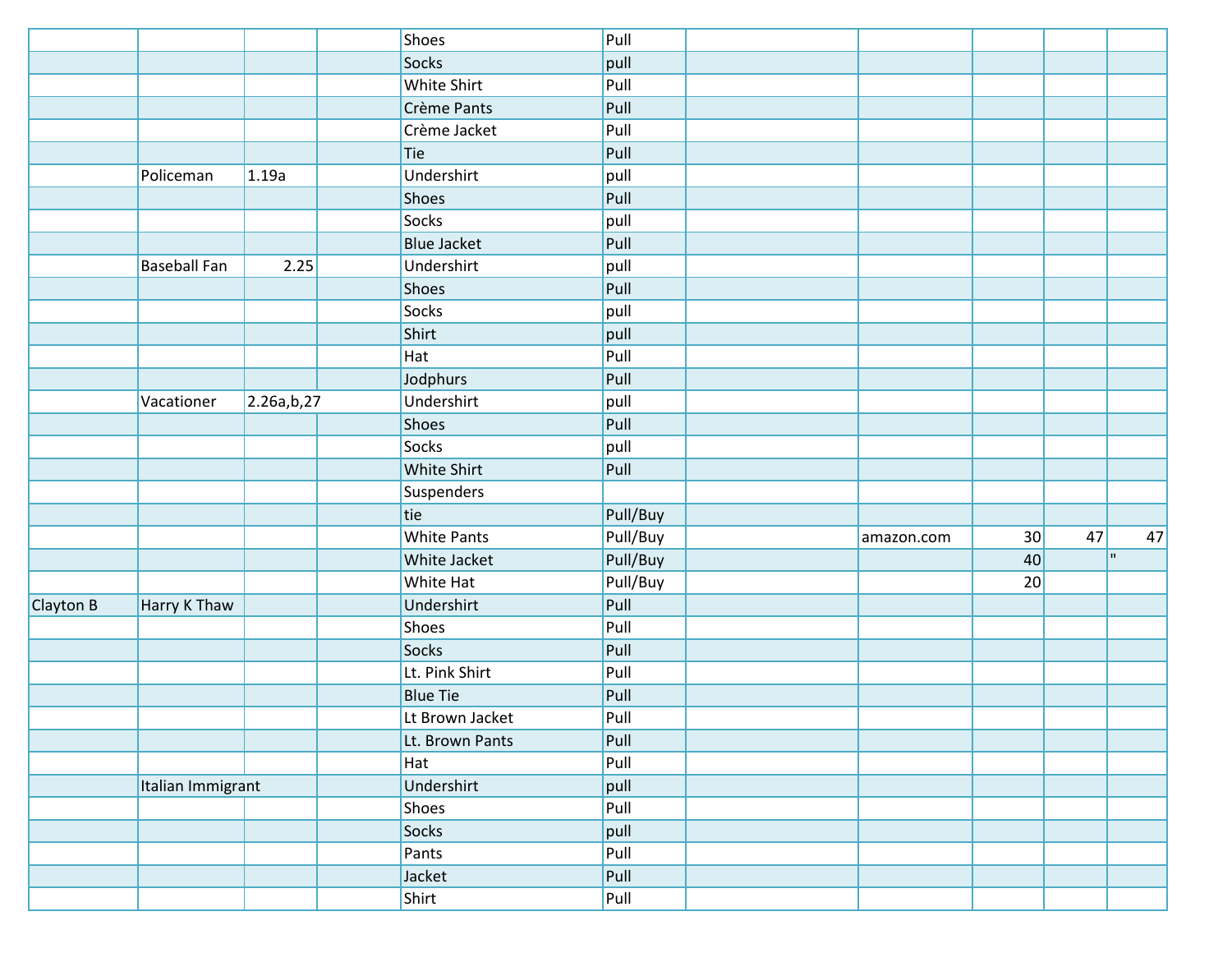|                     |            | Tie                                  | Pull     |         |     |       |           |
|---------------------|------------|--------------------------------------|----------|---------|-----|-------|-----------|
|                     |            | Vest                                 | Pull     |         |     |       |           |
|                     |            | Hat                                  | Pull     |         |     |       |           |
| Jury Foreman        |            | Undershirt                           | Pull     |         |     |       |           |
|                     |            | Shoes                                | Pull     |         |     |       |           |
|                     |            | <b>Socks</b>                         | Pull     |         |     |       |           |
|                     |            | Shirt                                | Pull/Buy |         |     |       |           |
|                     |            | Tie                                  | Pull/Buy |         | 20  | 19.99 | 19.99     |
|                     |            | Vest                                 | Pull/Buy |         | 20  |       |           |
|                     |            | Jacket                               | Pull/Buy |         | 30  | 79.74 | 79.74     |
|                     |            | Pants                                | Pull/Buy | Sequins | 30" |       | <b>II</b> |
| Striker             |            | Undershirt                           | Pull     |         |     |       |           |
|                     |            | Socks                                | Pull     |         |     |       |           |
|                     |            | Shoes                                | Pull     |         |     |       |           |
|                     |            | Shirt                                | Pull     |         |     |       |           |
|                     |            | Jacket                               | Pull     |         |     |       |           |
|                     |            | Pants                                | Pull     |         |     |       |           |
| Fireman             |            | $1.11a, 18, 18a 2.24a,b,$ Undershirt | pull     |         |     |       |           |
|                     |            | Shoes                                | Pull     |         |     |       |           |
|                     |            | Socks                                | pull     |         |     |       |           |
|                     |            | <b>Blue Jacket</b>                   | Pull     |         |     |       |           |
|                     |            | <b>Blue Pants</b>                    | Pull     |         |     |       |           |
|                     |            | <b>Blue Hat</b>                      | Pull     |         |     |       |           |
| Policeman           | 1.19a      | Undershirt                           | pull     |         |     |       |           |
|                     |            | Shoes                                | Pull     |         |     |       |           |
|                     |            | Socks                                | pull     |         |     |       |           |
|                     |            | <b>Blue Jacket</b>                   | Pull     |         |     |       |           |
| <b>Baseball Fan</b> |            | Undershirt                           | Pull     |         |     |       |           |
|                     |            | Socks                                | Pull     |         |     |       |           |
|                     |            | Shoes                                | Pull     |         |     |       |           |
|                     |            | Hat                                  | Pull     |         |     |       |           |
|                     |            | Shirt                                | Pull     |         |     |       |           |
|                     |            | Jodphurs                             | Pull     |         |     |       |           |
|                     |            | Tie                                  | Pull     |         |     |       |           |
| Vacationer          | 2.26a,b,27 | Undershirt                           | pull     |         |     |       |           |
|                     |            | <b>Shoes</b>                         | Pull     |         |     |       |           |
|                     |            | Socks                                | pull     |         |     |       |           |
|                     |            | White Shirt                          | Pull     |         |     |       |           |
|                     |            | Suspenders                           |          |         |     |       |           |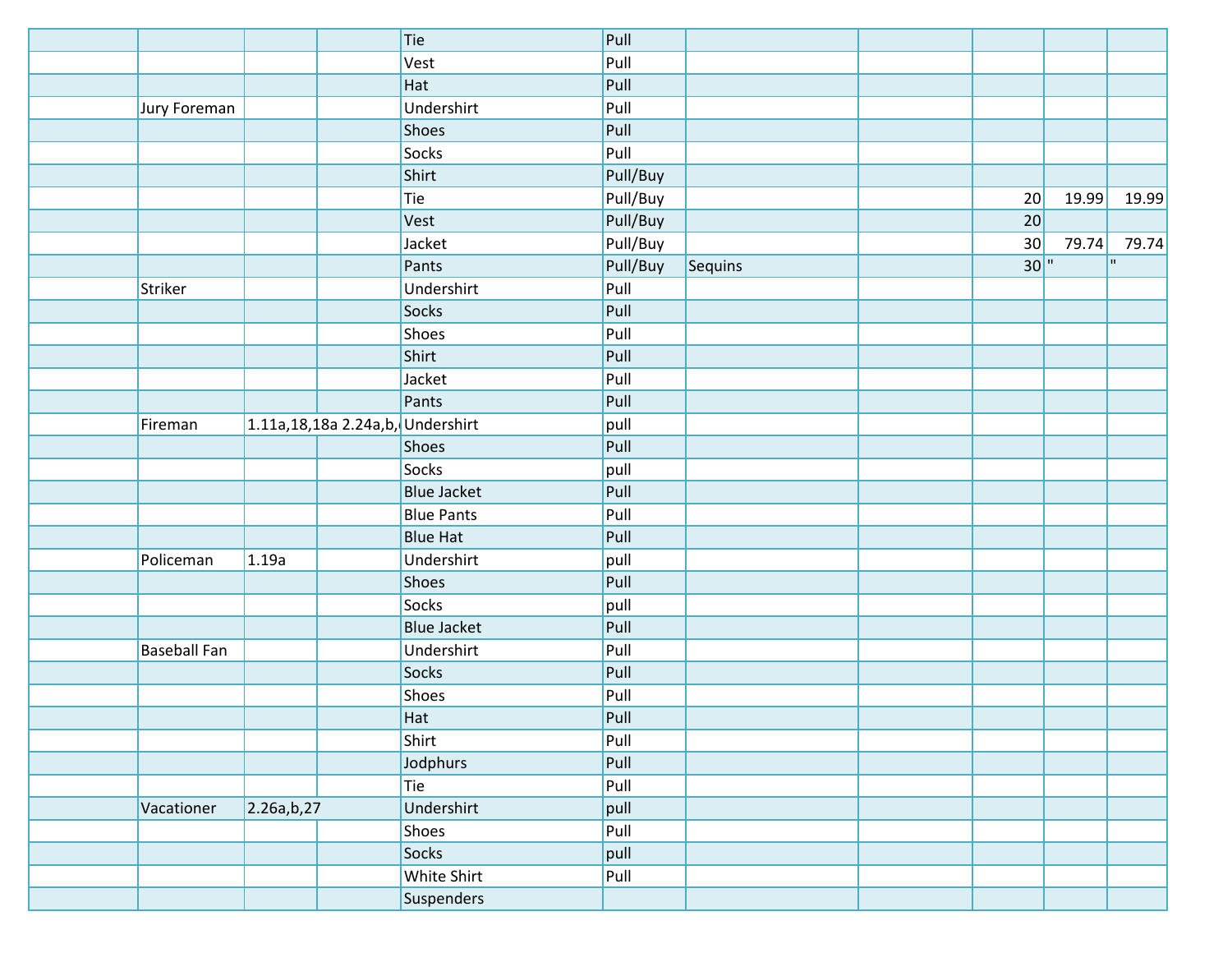|                      |                                   |  | tie                      | Pull/Buy     |                                 |            |    |          |              |
|----------------------|-----------------------------------|--|--------------------------|--------------|---------------------------------|------------|----|----------|--------------|
|                      |                                   |  | <b>White Pants</b>       | Pull/Buy     |                                 | amazon.com | 30 | 47       | 47           |
|                      |                                   |  | White Jacket             | Pull/Buy     |                                 |            | 40 |          | $\mathbf{H}$ |
|                      |                                   |  | <b>White Hat</b>         | Pull/Buy     |                                 |            | 20 |          |              |
| Marla Schulz         | Evelyn Nesbit   ALL NESBIT SCENES |  | Corset                   | Pull         |                                 |            |    |          |              |
|                      |                                   |  | Petticoat                | Pull         |                                 |            |    |          |              |
|                      |                                   |  | Shoes                    | Pull         |                                 |            |    | 50 SHOES | <b>SHOES</b> |
|                      |                                   |  | <b>Socks</b>             | Pull         |                                 |            |    |          |              |
|                      |                                   |  | <b>Dress</b>             | <b>Build</b> | Black underskirt, pink ov joann |            | 40 | 48.93    | 48.93        |
|                      |                                   |  |                          |              | Sleeves                         |            |    |          |              |
|                      |                                   |  |                          |              | Overskirt                       | chicago    |    | $30$ chi | chi          |
|                      |                                   |  | Corset                   | Pull         |                                 |            |    |          |              |
| <b>Emily Collins</b> | Woman of N.R.                     |  | Undershirt               | Pull         |                                 |            |    |          |              |
|                      |                                   |  | Corset                   | Pull         |                                 |            |    |          |              |
|                      |                                   |  | Petticoat                | Pull         |                                 |            |    |          |              |
|                      |                                   |  | Shoes                    | Pull         |                                 |            |    |          |              |
|                      |                                   |  | Socks                    | Pull         |                                 |            |    |          |              |
|                      |                                   |  | Skirt                    | pull         |                                 |            |    |          |              |
|                      |                                   |  | Shirtwaist               | pull         |                                 |            |    |          |              |
|                      | Sob Sister                        |  | Undershirt               | Pull         |                                 |            |    |          |              |
|                      |                                   |  | Petticoat                | Pull         |                                 |            |    |          |              |
|                      |                                   |  | Corset                   | Pull         |                                 |            |    |          |              |
|                      |                                   |  | Shoes                    | Pull         |                                 |            |    |          |              |
|                      |                                   |  | Socks                    | Pull         |                                 |            |    |          |              |
|                      |                                   |  | Shirt waist              | Pull/Build   |                                 |            |    |          |              |
|                      |                                   |  | <b>Skirt</b>             | Woman        |                                 | chicago    |    | $30$ chi | chi          |
|                      |                                   |  | Jacket                   | Build/Buy    |                                 |            | 80 | 80       | 80           |
|                      | Italian Immigrant                 |  | Undershirt               | Pull         |                                 |            |    |          |              |
|                      |                                   |  | Corset                   | Pull         |                                 |            |    |          |              |
|                      |                                   |  | Petticoat                | Pull         |                                 |            |    |          |              |
|                      |                                   |  | Skirt                    | Pull         |                                 |            |    |          |              |
|                      |                                   |  | <b>Socks</b>             | Pull         |                                 |            |    |          |              |
|                      |                                   |  | Shoes                    | Pull         |                                 |            |    |          |              |
|                      |                                   |  | Jacket                   | Pull         |                                 |            |    |          |              |
|                      |                                   |  | Shawl                    | Pull         |                                 |            |    |          |              |
|                      | Striker                           |  | <b>SAME AS IMMIGRANT</b> |              |                                 |            |    |          |              |
|                      |                                   |  | <b>SANS LAYERS</b>       |              |                                 |            |    |          |              |
|                      | 2nd Bureaucrat                    |  | Undershirt               | Pull         |                                 |            |    |          |              |
|                      |                                   |  | Corset                   | Pull         |                                 |            |    |          |              |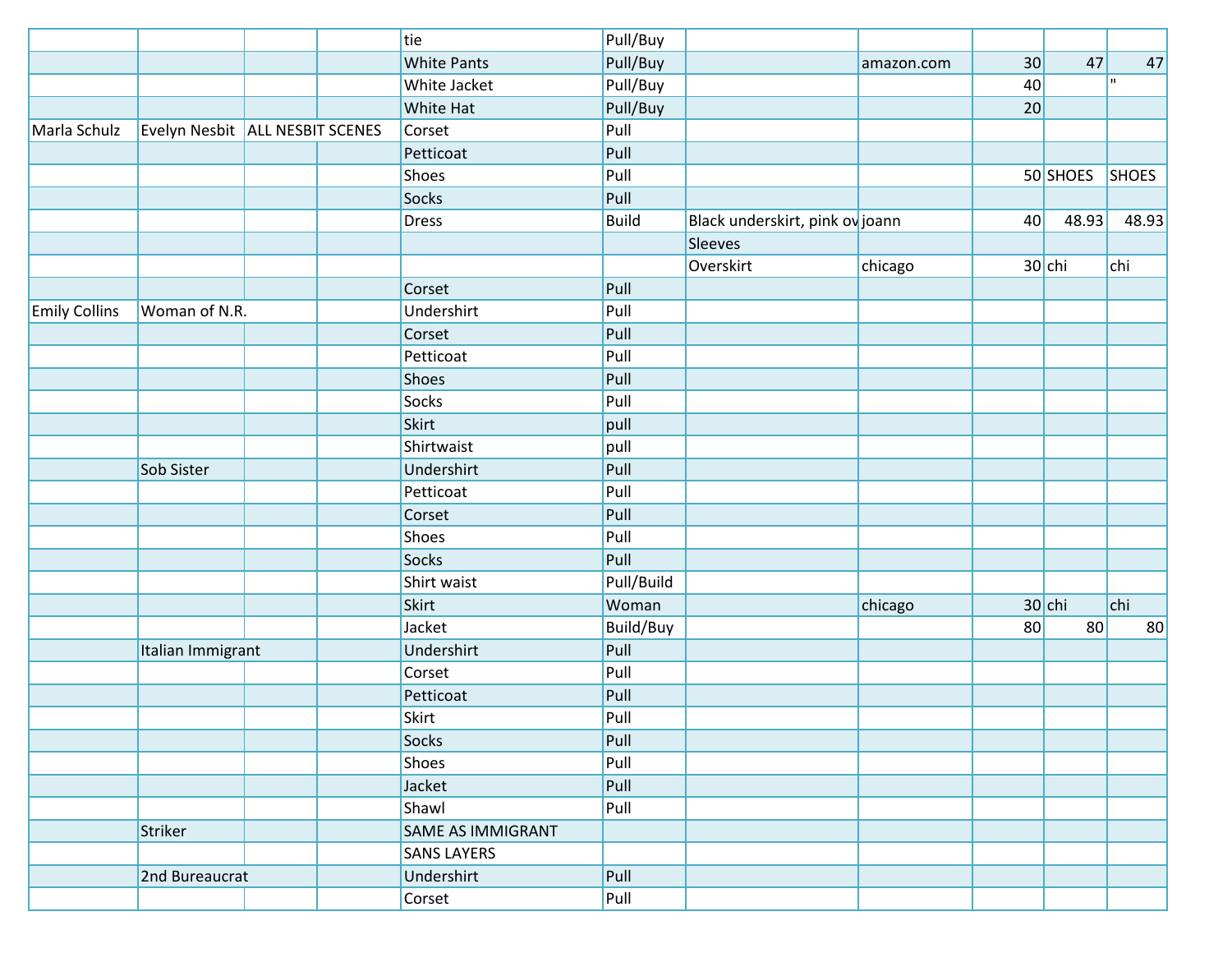|                       |                  | Petticoat                | Pull         |         |    |          |     |    |
|-----------------------|------------------|--------------------------|--------------|---------|----|----------|-----|----|
|                       |                  | Shoes                    | Pull         |         |    |          |     |    |
|                       |                  | Socks                    | Pull         |         |    |          |     |    |
|                       |                  | Skirt                    | Pull         |         |    |          |     |    |
|                       |                  | Shirtwaist               | Pull         |         |    |          |     |    |
|                       |                  | Jacket                   | Pull         |         |    |          |     |    |
|                       | Vacationer       | Undershirt               | Pull         |         |    |          |     |    |
|                       |                  | Corset                   | Pull         |         |    |          |     |    |
|                       |                  | Petticoat                | Pull         |         |    |          |     |    |
|                       |                  | Shirt waist              | pull         |         |    |          |     |    |
|                       |                  | Skirt                    | <b>Build</b> | chicago |    | $30$ chi | chi |    |
|                       |                  | Belt                     | <b>Built</b> |         |    |          |     |    |
|                       |                  | Shoes                    | Pull         |         |    |          |     |    |
|                       | Woman at Vigil   | SAME AS WOMEN OF N.R     |              |         |    |          |     |    |
| <b>Kelsey Fortier</b> | Woman of N.R.    | Undershirt               | Pull         |         |    |          |     |    |
|                       |                  | Corset                   | Pull         |         |    |          |     |    |
|                       |                  | Petticoat                | Pull         |         |    |          |     |    |
|                       |                  | Shoes                    | Pull         |         |    |          |     |    |
|                       |                  | Socks                    | Pull         |         |    |          |     |    |
|                       |                  | Skirt                    | pull         |         |    |          |     |    |
|                       |                  | Shirtwaist               | pull         |         |    |          |     |    |
|                       | Sob Sister       | Undershirt               | Pull         |         |    |          |     |    |
|                       |                  | Petticoat                | Pull         |         |    |          |     |    |
|                       |                  | Corset                   | Pull         |         |    |          |     |    |
|                       |                  | Shoes                    | Pull         |         |    |          |     |    |
|                       |                  | Socks                    | Pull         |         |    |          |     |    |
|                       |                  | Shirt waist              | pull         |         |    |          |     |    |
|                       |                  | Skirt                    | Woman        | chicago |    | $30$ chi | chi |    |
|                       |                  | Jacket                   | Build/Buy    |         | 80 | 80       |     | 80 |
|                       | Jewish Immigrant | Undershirt               | Pull         |         |    |          |     |    |
|                       |                  | Corset                   | Pull         |         |    |          |     |    |
|                       |                  | Petticoat                | Pull         |         |    |          |     |    |
|                       |                  | Skirt                    | Pull         |         |    |          |     |    |
|                       |                  | Socks                    | Pull         |         |    |          |     |    |
|                       |                  | Shoes                    | Pull         |         |    |          |     |    |
|                       |                  | Jacket                   | Pull         |         |    |          |     |    |
|                       |                  | Shawl                    | Pull         |         |    |          |     |    |
|                       | Striker          | <b>SAME AS IMMIGRANT</b> |              |         |    |          |     |    |
|                       | Vacationer       | Undershirt               | Pull         |         |    |          |     |    |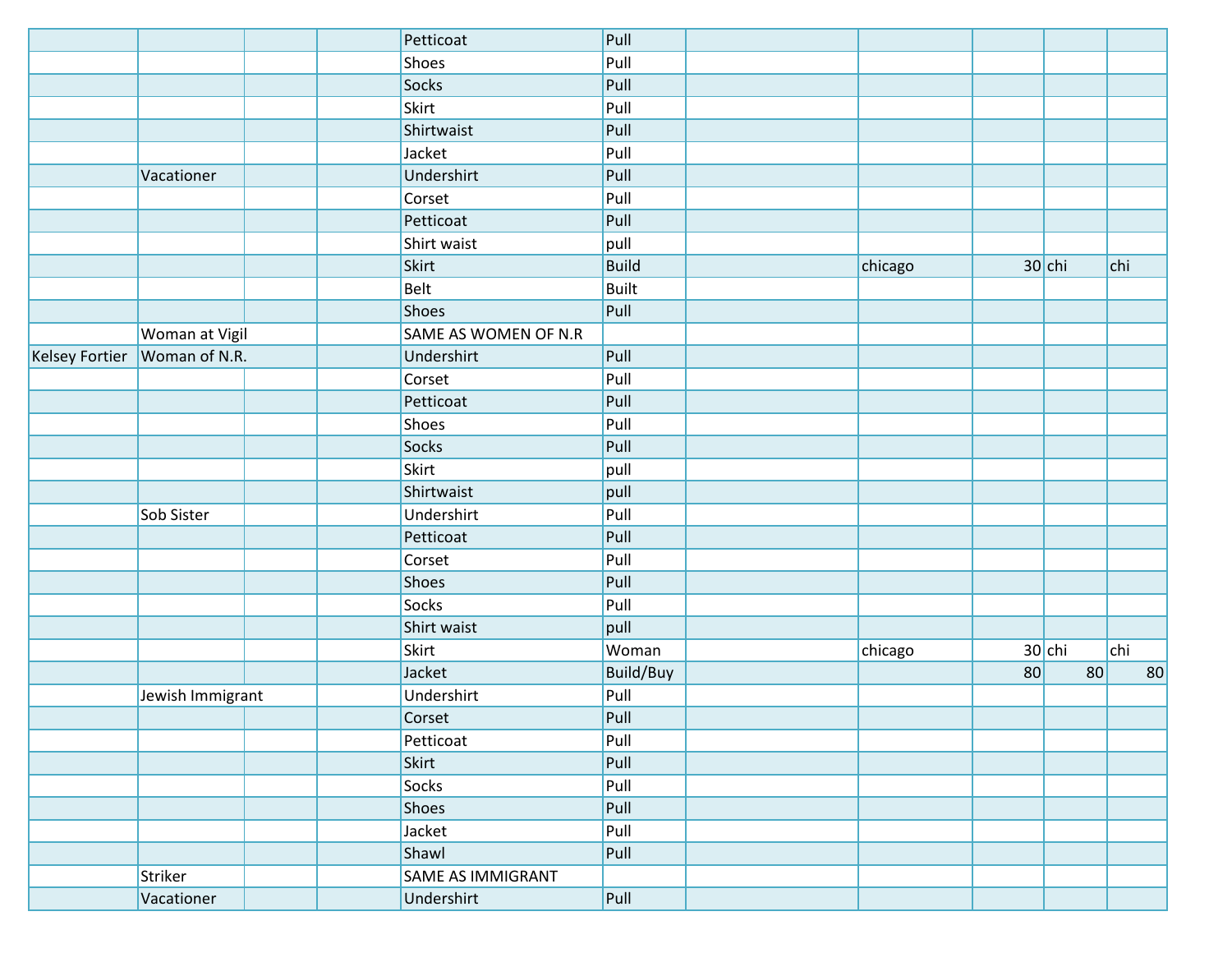|              |                      |                        | Corset               | Pull         |         |          |     |
|--------------|----------------------|------------------------|----------------------|--------------|---------|----------|-----|
|              |                      |                        | Petticoat            | Pull         |         |          |     |
|              |                      |                        | Shirt waist          | pull         |         |          |     |
|              |                      |                        | Skirt                | <b>Build</b> | chicago | $30$ chi | chi |
|              |                      |                        | Belt                 | <b>Built</b> |         |          |     |
|              |                      |                        | Shoes                | Pull         |         |          |     |
|              | Women At Vigil       |                        | SAME AS WOMEN OF N.R |              |         |          |     |
|              | PEOPLE OF HARLEM     |                        |                      |              |         |          |     |
| Vincent Hale | Coalhouse Walker Jr. | First Look             | Undershirt           | Pull         |         |          |     |
|              |                      |                        | <b>Shoes</b>         | Pull         |         |          |     |
|              |                      |                        | <b>Socks</b>         | Pull         |         |          |     |
|              |                      |                        | Shirt                | Pull         |         |          |     |
|              |                      |                        | Tie                  | Pull         |         |          |     |
|              |                      |                        | Vest                 | Pull         |         |          |     |
|              |                      |                        | Pants                | Pull         |         |          |     |
|              |                      | House Visit Undershirt |                      | pull         |         |          |     |
|              |                      |                        | Shoes                | Pull         |         |          |     |
|              |                      |                        | Socks                | Pull         |         |          |     |
|              |                      |                        | Shirt                | Pull         |         |          |     |
|              |                      |                        | Tie                  | Pull         |         |          |     |
|              |                      |                        | Vest                 | Pull         |         |          |     |
|              |                      |                        | Pants                | Pull         |         |          |     |
|              |                      |                        | Jacket               | Pull         |         |          |     |
|              |                      |                        | Pocket Square        | Pull         |         |          |     |
|              |                      |                        | Hat                  | Pull         |         |          |     |
|              |                      | Car Thrashi Undershirt |                      | pull         |         |          |     |
|              |                      |                        | Shoes                | Pull         |         |          |     |
|              |                      |                        | Socks                | Pull         |         |          |     |
|              |                      |                        | Shirt                | Pull         |         |          |     |
|              |                      |                        | Tie                  | Pull         |         |          |     |
|              |                      |                        | Vest                 | Pull         |         |          |     |
|              |                      |                        | Pants                | Pull         |         |          |     |
|              |                      |                        | Jacket               | Pull         |         |          |     |
|              |                      |                        | Pocket Square        | Pull         |         |          |     |
|              |                      |                        | Hat                  | Pull         |         |          |     |
|              |                      | Gang                   | Undershirt           | pull         |         |          |     |
|              |                      |                        | Shoes                | Pull         |         |          |     |
|              |                      |                        | Socks                | Pull         |         |          |     |
|              |                      |                        | Shirt                | Pull         |         |          |     |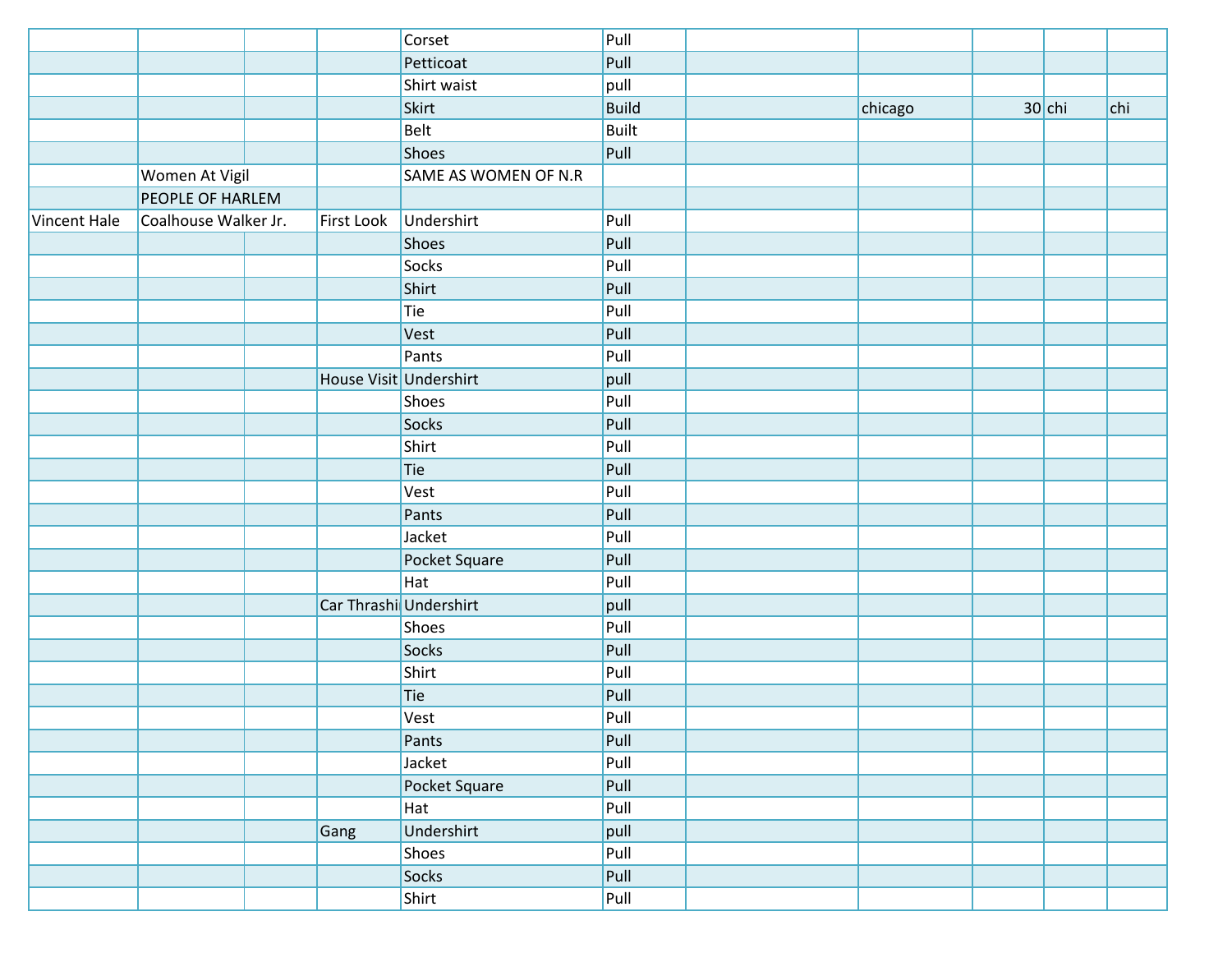|        |               |                   | Tie                | Pull         |                                   |         |    |           |               |
|--------|---------------|-------------------|--------------------|--------------|-----------------------------------|---------|----|-----------|---------------|
|        |               |                   | Suspenders         |              |                                   |         |    |           |               |
|        |               |                   | Vest               | Pull         |                                   |         | 20 |           | 119.99 119.99 |
|        |               |                   | Pants              | Pull/Buy     |                                   |         | 40 |           |               |
|        |               |                   | Jacket             | Pull/Buy     |                                   |         | 40 |           |               |
|        |               |                   | Pocket Square      | Pull         |                                   |         |    |           |               |
|        |               |                   | Hat                | Pull/Buy     |                                   |         | 50 |           | <b>HAT</b>    |
|        | Coalhouse III |                   | <b>SUIT</b>        | <b>BUY</b>   |                                   |         | 80 |           | 80            |
| Modupe | Sarah         | <b>First Look</b> | Corset             | Pull         |                                   |         |    |           |               |
|        |               |                   | Petticoat          | pull         |                                   |         |    |           |               |
|        |               |                   | Shoes              | Pull         |                                   |         | 30 | 25.04     | 25.04         |
|        |               |                   | Skirt              | <b>Build</b> | <b>Brown Fabric</b>               | chicago |    | $30$ chi  | chi           |
|        |               |                   | <b>Shirt Waist</b> | <b>Build</b> | Purple fabric                     |         |    | $30$ PULL | <b>PULL</b>   |
|        |               | Second Loo Corset |                    | Pull         |                                   |         |    |           |               |
|        |               |                   | Petticoat          | pull         |                                   |         |    |           |               |
|        |               |                   | Shoes              | Pull         |                                   |         |    |           |               |
|        |               |                   | <b>Skirt</b>       | <b>Build</b> | Pink/purple fabric w/trir chicago |         |    | $40$ chi  | chi           |
|        |               |                   | Shirt waist        | <b>Build</b> | Light purple                      | chicago |    | $30$ chi  | chi           |
|        |               |                   | Waistbelt          | <b>Build</b> | Med. Pink/Purple fabric chicago   |         |    | $20$ chi  | chi           |
|        |               |                   | Hat                | <b>Build</b> |                                   |         | 20 |           |               |
|        |               | 2nd Act           | Corset             | pull         |                                   |         |    |           |               |
|        |               |                   | Petticoat          | pull         |                                   |         |    |           |               |
|        |               |                   | Shoes              | pull         |                                   |         |    |           |               |
|        |               |                   | Skirt              | <b>Build</b> | White w/Lace overskirt chicago    |         |    | $30$ chi  | chi           |
|        |               |                   | Shirt waist        | <b>Build</b> | white w/lace                      | chicago |    | $20$ chi  | chi           |
| Jon R  | Harlem Man    |                   | Undershirt         | Pull         |                                   |         |    |           |               |
|        |               |                   | Shoes              | Pull         |                                   |         |    |           |               |
|        |               |                   | Socks              | Pull         |                                   |         |    |           |               |
|        |               |                   | Shirt              | Pull         |                                   |         |    |           |               |
|        |               |                   | Vest               | Pull         |                                   |         |    |           |               |
|        |               |                   | Suspenders         | Pull         |                                   |         |    |           |               |
|        |               |                   | Belt               | Pull         |                                   |         |    |           |               |
|        |               |                   | Pants              | Pull         |                                   |         |    |           |               |
|        |               |                   | Tie                | Pull         |                                   |         |    |           |               |
|        | Worker        |                   | Undershirt         | Pull         |                                   |         |    |           |               |
|        |               |                   | Shoes              | Pull         |                                   |         |    |           |               |
|        |               |                   | Socks              | Pull         |                                   |         |    |           |               |
|        |               |                   | Shirt              | Pull         |                                   |         |    |           |               |
|        |               |                   | Suspenders         | Pull         |                                   |         |    |           |               |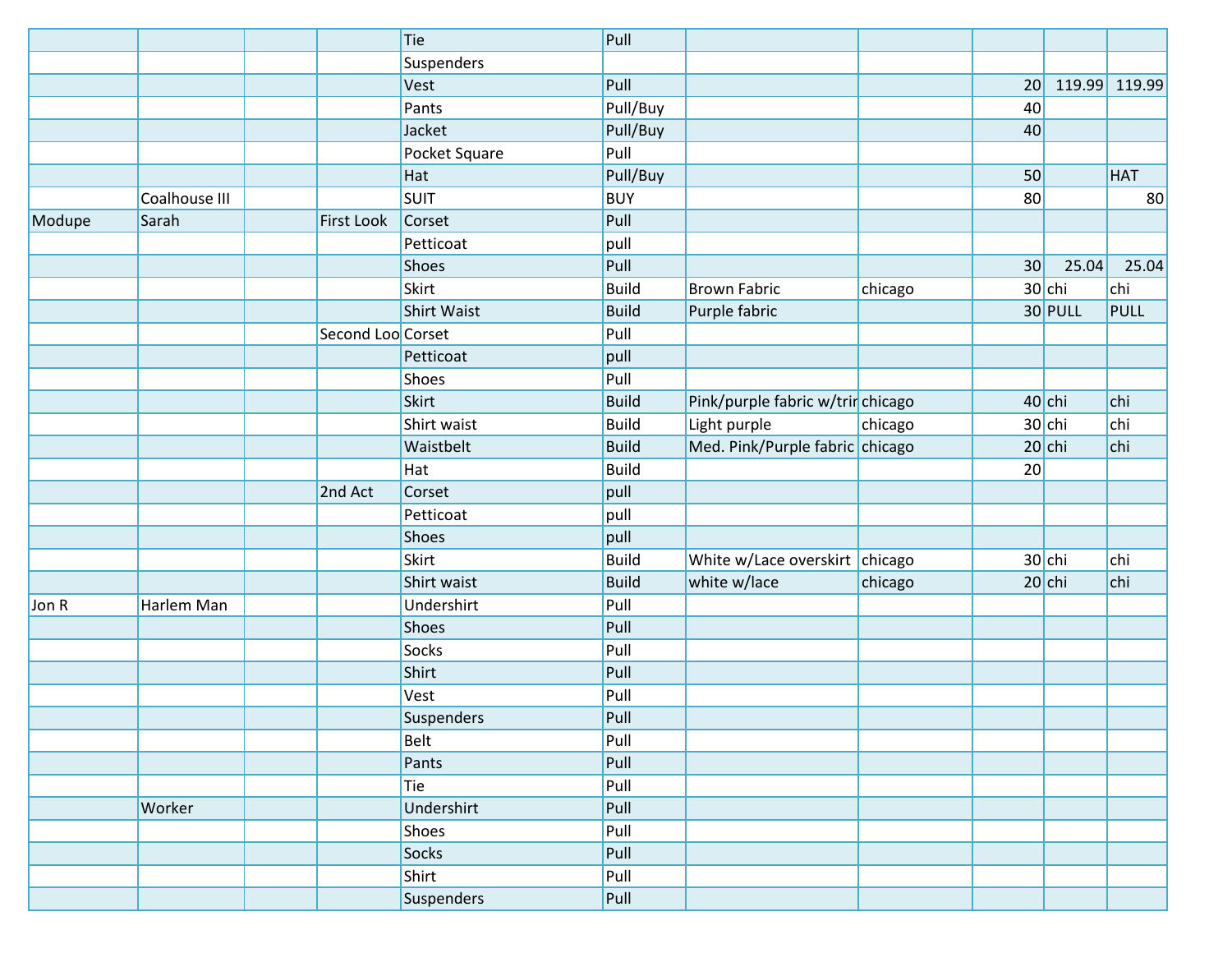|           |                            |  | <b>Belt</b>         | Pull         |                 |    |       |       |
|-----------|----------------------------|--|---------------------|--------------|-----------------|----|-------|-------|
|           |                            |  | Pants               | Pull         |                 |    |       |       |
|           |                            |  | Tie                 | Pull         |                 |    |       |       |
|           | <b>Booker T Washington</b> |  | undershirt          | pull         |                 |    |       |       |
|           |                            |  | shoes               | pull         |                 |    |       |       |
|           |                            |  | socks               | pull         |                 |    |       |       |
|           |                            |  | shirt               | pull         |                 |    |       |       |
|           |                            |  | vest                | pull         |                 |    |       |       |
|           |                            |  | blue bow tie        | pull         |                 |    |       |       |
|           |                            |  | Jacket              | pull         |                 |    |       |       |
|           |                            |  | Pants               | pull         |                 |    |       |       |
|           | Haitian Immigrant          |  | undershirt          | pull         |                 |    |       |       |
|           |                            |  | shoes               | pull         |                 |    |       |       |
|           |                            |  | socks               | pull         |                 |    |       |       |
|           |                            |  | shirt               | pull         |                 |    |       |       |
|           |                            |  | jacket              | pull         |                 |    |       |       |
|           |                            |  | pants               | pull         |                 |    |       |       |
|           |                            |  | hat                 | pull         |                 |    |       |       |
|           | <b>Atlantic City Band</b>  |  | undershirt          | pull         |                 |    |       |       |
|           |                            |  | shoes               | pull         |                 |    |       |       |
|           |                            |  | socks               | pull         |                 |    |       |       |
|           |                            |  | red Pants           | Buy          |                 | 40 | 31.36 | 31.36 |
|           |                            |  | Red suspenders      | Buy          |                 |    |       |       |
|           |                            |  | <b>Red armbands</b> | <b>Build</b> | Fabric remnants |    |       |       |
|           |                            |  | <b>Red Tie</b>      | Buy/Pull     |                 |    |       |       |
| Manning G | Harlem Man                 |  | Undershirt          | Pull         |                 |    |       |       |
|           |                            |  | Shoes               | Pull         |                 |    |       |       |
|           |                            |  | Socks               | Pull         |                 |    |       |       |
|           |                            |  | Shirt               | Pull         |                 |    |       |       |
|           |                            |  | Jacket              | Pull         |                 |    |       |       |
|           |                            |  | Suspenders          | Pull         |                 |    |       |       |
|           |                            |  | <b>Belt</b>         | Pull         |                 |    |       |       |
|           |                            |  | Pants               | Pull         |                 |    |       |       |
|           |                            |  | Tie                 | Pull         |                 |    |       |       |
|           | Haitian Immigrant          |  | Undershirt          | Pull         |                 |    |       |       |
|           |                            |  | Shoes               | Pull         |                 |    |       |       |
|           |                            |  | Socks               | Pull         |                 |    |       |       |
|           |                            |  | Shirt               | Pull         |                 |    |       |       |
|           |                            |  | Jacket              | Pull         |                 |    |       |       |
|           |                            |  |                     |              |                 |    |       |       |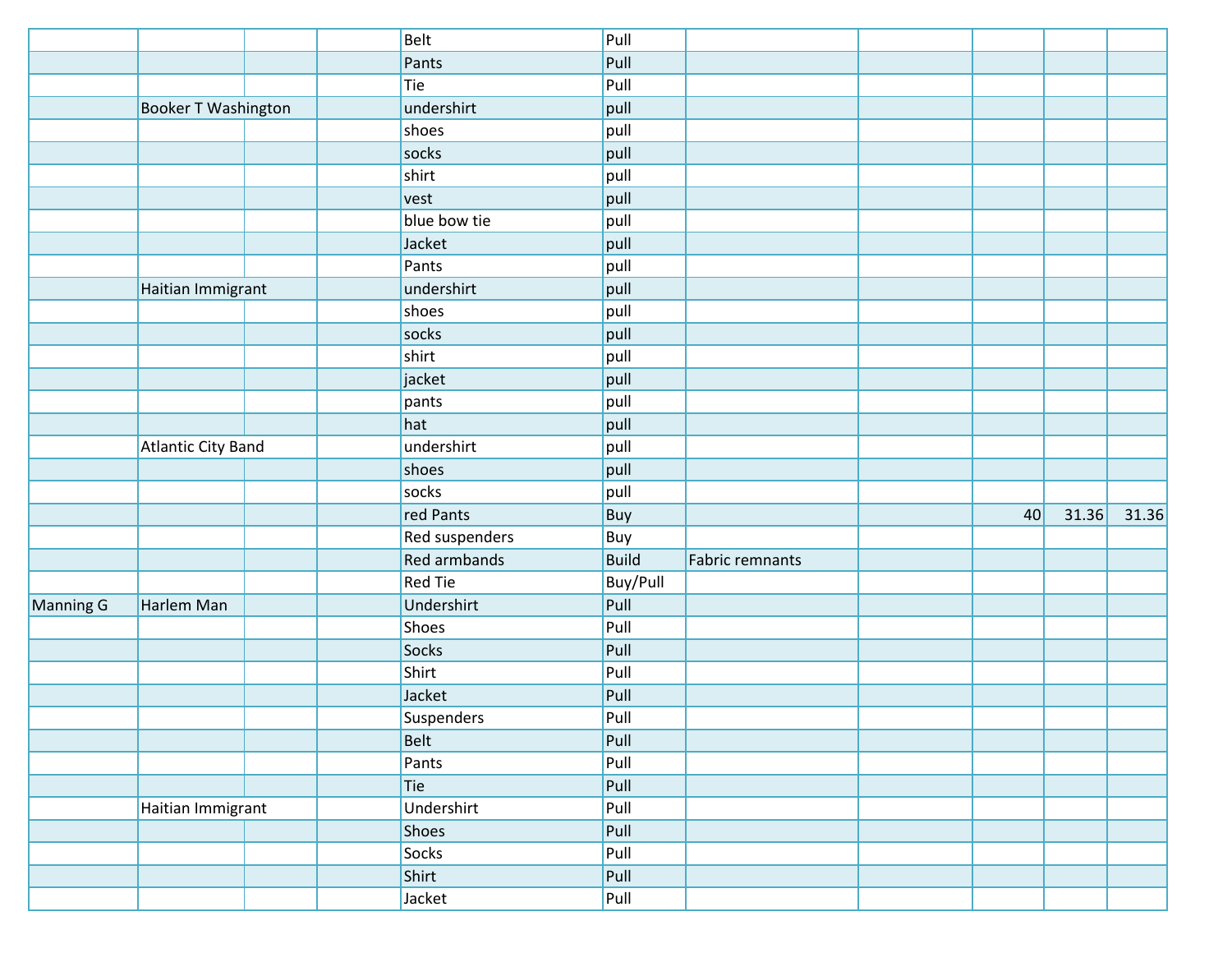|          |                     | pants              | Pull         |                 |    |       |                 |
|----------|---------------------|--------------------|--------------|-----------------|----|-------|-----------------|
|          |                     | Fabric             | Pull         |                 |    |       |                 |
|          | Worker              | SAME AS HARLEM MAN |              |                 |    |       |                 |
|          |                     | w/o jacket         |              |                 |    |       |                 |
|          | <b>Black Lawyer</b> | Undershirt         | pull         |                 |    |       |                 |
|          |                     | shoes              | pull         |                 |    |       |                 |
|          |                     | socks              | pull         |                 |    |       |                 |
|          |                     | Shirt              | pull         |                 |    |       |                 |
|          |                     | Bowtie             | pull         |                 |    |       |                 |
|          |                     | Jacket             | Pull         |                 |    |       |                 |
|          |                     | Pants              | pull         |                 |    |       |                 |
|          | Coalhouse's Gang    | Undershirt         | Pull         |                 |    |       |                 |
|          |                     | Shoes              | pull         |                 |    |       |                 |
|          |                     | socks              | pull         |                 |    |       |                 |
|          |                     | shirt              | pull         |                 |    |       |                 |
|          |                     | Suspenders         |              |                 |    |       |                 |
|          |                     | vest               | pull/buy     |                 | 30 |       | 30 <sup>°</sup> |
|          |                     | pants              | pull/buy     |                 | 30 |       | 30              |
|          |                     | tie                | pull/buy     |                 |    |       |                 |
|          |                     | hat                | pull/buy     |                 | 50 | 10.99 | 10.99           |
|          | Atlantic City Band  | undershirt         | pull         |                 |    |       |                 |
|          |                     | shoes              | pull         |                 |    |       |                 |
|          |                     | socks              | pull         |                 |    |       |                 |
|          |                     | red Pants          | Buy          |                 | 40 | 31.36 | 31.36           |
|          |                     | Red suspenders     | Buy          |                 |    |       |                 |
|          |                     | Red armbands       | <b>Build</b> | Fabric remnants |    |       |                 |
|          |                     | <b>Red Tie</b>     | Buy/Pull     |                 |    |       |                 |
|          | Pas De Duex         | undershirt         | pull         |                 |    |       |                 |
|          |                     | shoes              | pull         |                 |    |       |                 |
|          |                     | socks              | pull         |                 |    |       |                 |
|          |                     | Pants              | Buy          |                 |    |       |                 |
|          |                     | Suspenders         | pull         |                 |    |       |                 |
|          |                     | Vest               | Buy          |                 |    |       |                 |
|          |                     | Tie                | Buy/Pull     |                 |    |       |                 |
| Adrian R | Harlem Man          | Undershirt         | Pull         |                 |    |       |                 |
|          |                     | Shoes              | Pull         |                 |    |       |                 |
|          |                     | Socks              | Pull         |                 |    |       |                 |
|          |                     | Shirt              | Pull         |                 |    |       |                 |
|          |                     | Suspenders         | Pull         |                 |    |       |                 |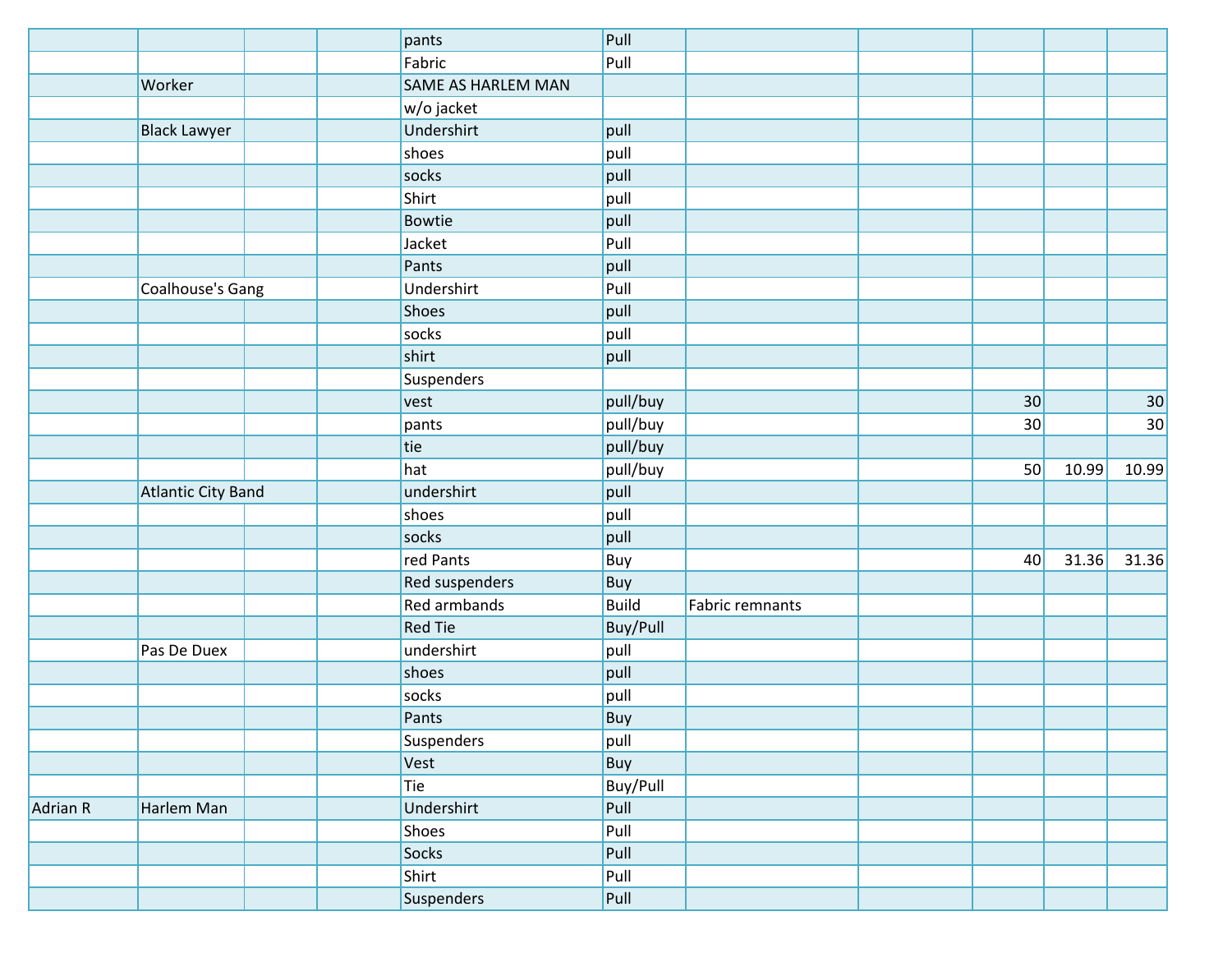|             |                           | tie                 | Pull         |                 |                 |                |             |
|-------------|---------------------------|---------------------|--------------|-----------------|-----------------|----------------|-------------|
|             |                           | <b>Belt</b>         | Pull         |                 |                 |                |             |
|             |                           | Pants               | Pull/buy     |                 | 30              | 17.43          | 17.43       |
|             | Worker                    | SAME AS HARLEM MAN  |              |                 |                 |                |             |
|             | Coalhouse's Gang          | Undershirt          | Pull         |                 |                 |                |             |
|             |                           | <b>Shoes</b>        | pull         |                 |                 |                |             |
|             |                           | socks               | pull         |                 |                 |                |             |
|             |                           | shirt               | pull         |                 |                 |                |             |
|             |                           | <b>Suspenders</b>   | pull         |                 | HAT             |                | <b>HAT</b>  |
|             |                           | pants               | pull/buy     |                 | 30              | 21.52          | 21.52       |
|             |                           | tie                 | pull/buy     |                 | 5 <sup>1</sup>  |                |             |
|             |                           | vest                | pull/buy     |                 | 70              | 81.9           | 81.9        |
|             |                           | hat                 | pull/buy     |                 | 50              | 5 <sup>1</sup> | $\mathsf S$ |
|             | Haitian Immigrant         | Undershirt          | Pull         |                 |                 |                |             |
|             |                           | Shoes               | Pull         |                 |                 |                |             |
|             |                           | Socks               | Pull         |                 |                 |                |             |
|             |                           | Shirt               | Pull         |                 |                 |                |             |
|             |                           | Jacket              | Pull         |                 |                 |                |             |
|             |                           | pants               | Pull         |                 |                 |                |             |
|             |                           | Fabric              | Pull         |                 |                 |                |             |
|             | <b>Atlantic City Band</b> | undershirt          | pull         |                 |                 |                |             |
|             |                           | shoes               | pull         |                 |                 |                |             |
|             |                           | socks               | pull         |                 |                 |                |             |
|             |                           | red Pants           | Buy          |                 | 30 <sup>°</sup> | 51.99          | 51.99       |
|             |                           | Red suspenders      | Buy          |                 |                 | hг.            | 'n.         |
|             |                           | <b>Red armbands</b> | <b>Build</b> | Fabric remnants |                 |                |             |
|             |                           | <b>Red Tie</b>      | Buy/Pull     |                 |                 |                |             |
| Nathaniel W | Harlem Man                | Undershirt          | Pull         |                 |                 |                |             |
|             |                           | Shoes               | Pull         |                 |                 |                |             |
|             |                           | Socks               | Pull         |                 |                 |                |             |
|             |                           | Shirt               | Pull         |                 |                 |                |             |
|             |                           | Jacket              | Pull         |                 |                 |                |             |
|             |                           | Vest                | Pull         |                 |                 |                |             |
|             |                           | <b>Belt</b>         | Pull         |                 |                 |                |             |
|             |                           | Pants               | Pull         |                 |                 |                |             |
|             |                           | Tie                 | Pull         |                 |                 |                |             |
|             | Haitian Immigrant         | Undershirt          | Pull         |                 |                 |                |             |
|             |                           | Shoes               | Pull         |                 |                 |                |             |
|             |                           | Socks               | Pull         |                 |                 |                |             |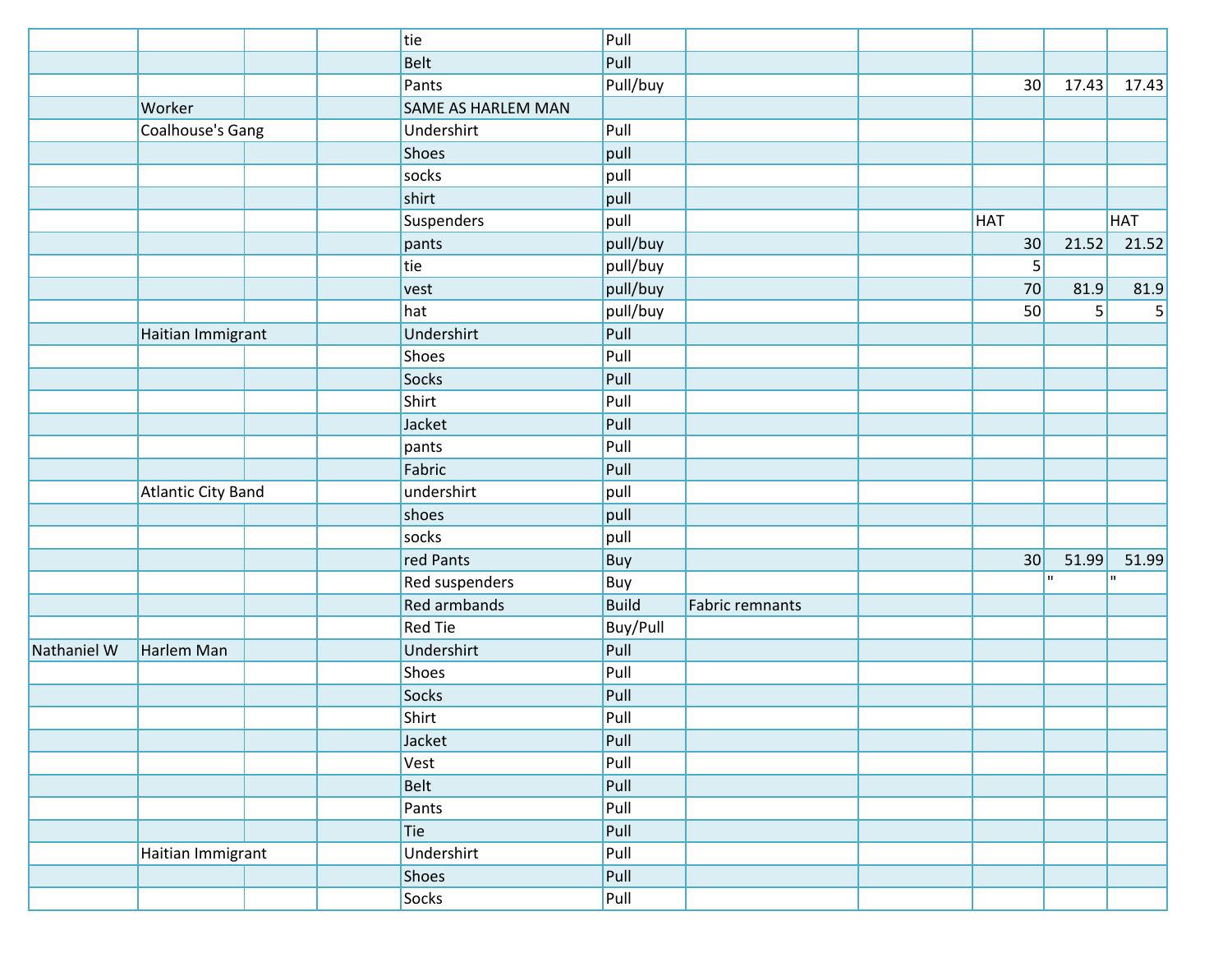|                              |                           | Shirt                     | Pull         |                 |    |       |       |
|------------------------------|---------------------------|---------------------------|--------------|-----------------|----|-------|-------|
|                              |                           | Jacket                    | Pull         |                 |    |       |       |
|                              |                           | pants                     | Pull         |                 |    |       |       |
|                              |                           | Vest                      | Pull         |                 |    |       |       |
|                              | Worker                    | <b>SAME AS HARLEM MAN</b> |              |                 |    |       |       |
|                              | Coalhouse's Gang          | Undershirt                | Pull         |                 |    |       |       |
|                              |                           | Shoes                     | pull         |                 |    |       |       |
|                              |                           | socks                     | pull         |                 |    |       |       |
|                              |                           | shirt                     | pull         |                 |    |       |       |
|                              |                           | Suspenders                |              |                 |    |       |       |
|                              |                           | vest                      | pull/buy     |                 | 30 |       |       |
|                              |                           | pants                     | pull/buy     |                 | 30 |       |       |
|                              |                           | tie                       | pull/buy     |                 | 5  |       |       |
|                              |                           | hat                       |              |                 | 50 | 5     | 5     |
|                              | <b>Atlantic City Band</b> | undershirt                | pull         |                 |    |       |       |
|                              |                           | shoes                     | pull         |                 |    |       |       |
|                              |                           | socks                     | pull         |                 |    |       |       |
|                              |                           | red Pants                 | Buy          |                 | 40 | 31.36 | 31.36 |
|                              |                           | Red suspenders            | Buy          |                 |    |       |       |
|                              |                           | <b>Red armbands</b>       | <b>Build</b> | Fabric remnants |    |       |       |
|                              |                           | <b>Red Tie</b>            | Buy/Pull     |                 |    |       |       |
|                              |                           | Undershirt                | Pull         |                 |    |       |       |
| Arlicia Ketchun Harlem woman |                           | Undershirt                | Pull         |                 |    |       |       |
|                              |                           | Corset                    | Pull         |                 |    |       |       |
|                              |                           | Petticoat                 | Pull         |                 |    |       |       |
|                              |                           | Skirt                     | Pull         |                 |    |       |       |
|                              |                           | Socks                     | Pull         |                 |    |       |       |
|                              |                           | Shoes                     | Pull         |                 |    |       |       |
|                              |                           | <b>Shirt Waist</b>        | Pull         |                 |    |       |       |
|                              | Haitian Immigrant         | Undershirt                | Pull         |                 |    |       |       |
|                              |                           | Corset                    | Pull         |                 |    |       |       |
|                              |                           | Petticoat                 | Pull         |                 |    |       |       |
|                              |                           | Socks                     | Pull         |                 |    |       |       |
|                              |                           | Shoes                     | Pull         |                 |    |       |       |
|                              |                           | Shirt waist               | pull         |                 |    |       |       |
|                              |                           | Skirt                     | pull         |                 |    |       |       |
|                              |                           | Shawl                     | Pull         |                 |    |       |       |
|                              |                           | Jacket                    | Pull         |                 |    |       |       |
|                              | Sarah's Friend            | Undershirt                | Pull         |                 |    |       |       |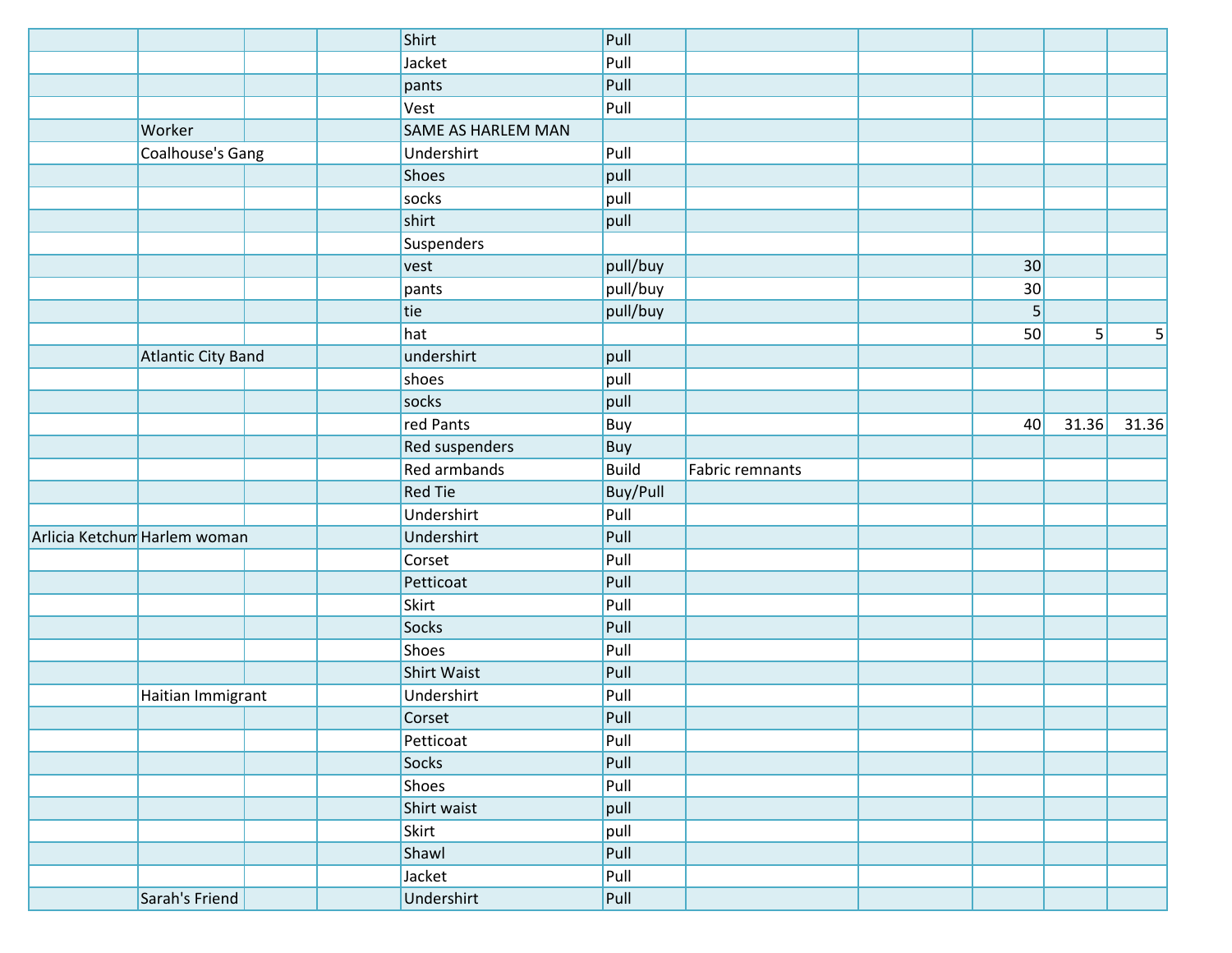|          |                   | Corset               | Pull |  |           |               |
|----------|-------------------|----------------------|------|--|-----------|---------------|
|          |                   | Petticoat            | Pull |  |           |               |
|          |                   | Skirt                | Pull |  |           |               |
|          |                   | Socks                | Pull |  |           |               |
|          |                   | Shoes                | Pull |  |           |               |
|          |                   | <b>Shirt Waist</b>   | Pull |  |           |               |
|          | Worker            | Undershirt           | Pull |  |           |               |
|          |                   | Corset               | Pull |  |           |               |
|          |                   | Petticoat            | Pull |  |           |               |
|          |                   | <b>Skirt</b>         | Pull |  |           |               |
|          |                   | Socks                | Pull |  |           |               |
|          |                   | Shoes                | Pull |  |           |               |
|          |                   | <b>Shirt Waist</b>   | Pull |  |           |               |
|          | Woman at Vigil    | SAME AS HARLEM WOMAN |      |  | 30 SKIRTS | <b>SKIRTS</b> |
| LaReisha | Harlem Woman      | Undershirt           | Pull |  |           |               |
|          |                   | Corset               | Pull |  |           |               |
|          |                   | Petticoat            | Pull |  |           |               |
|          |                   | <b>Skirt</b>         | Pull |  |           |               |
|          |                   | Socks                | Pull |  |           |               |
|          |                   | <b>Shoes</b>         | Pull |  |           |               |
|          |                   | <b>Shirt Waist</b>   | Pull |  |           |               |
|          | Haitian Immigrant | Undershirt           | Pull |  |           |               |
|          |                   | Corset               | Pull |  |           |               |
|          |                   | Petticoat            | Pull |  |           |               |
|          |                   | Socks                | Pull |  |           |               |
|          |                   | Shoes                | Pull |  |           |               |
|          |                   | Shirt waist          | pull |  |           |               |
|          |                   | Skirt                | pull |  |           |               |
|          |                   | Shawl                | Pull |  |           |               |
|          |                   | Jacket               | Pull |  |           |               |
|          | Worker            | SAME AS HARLEM WOMAN |      |  |           |               |
|          | Pas De Duex       | SAME AS HARLEM WOMAN |      |  |           |               |
|          | Woman at Vigil    | SAME AS HARLEM WOMAN |      |  | 30 SKIRTS | <b>SKIRTS</b> |
| La'lah   | Harlem Woman      | Undershirt           | Pull |  |           |               |
|          |                   | Corset               | Pull |  |           |               |
|          |                   | Petticoat            | Pull |  |           |               |
|          |                   | Skirt                | Pull |  |           |               |
|          |                   | Socks                | Pull |  |           |               |
|          |                   | Shoes                | Pull |  |           |               |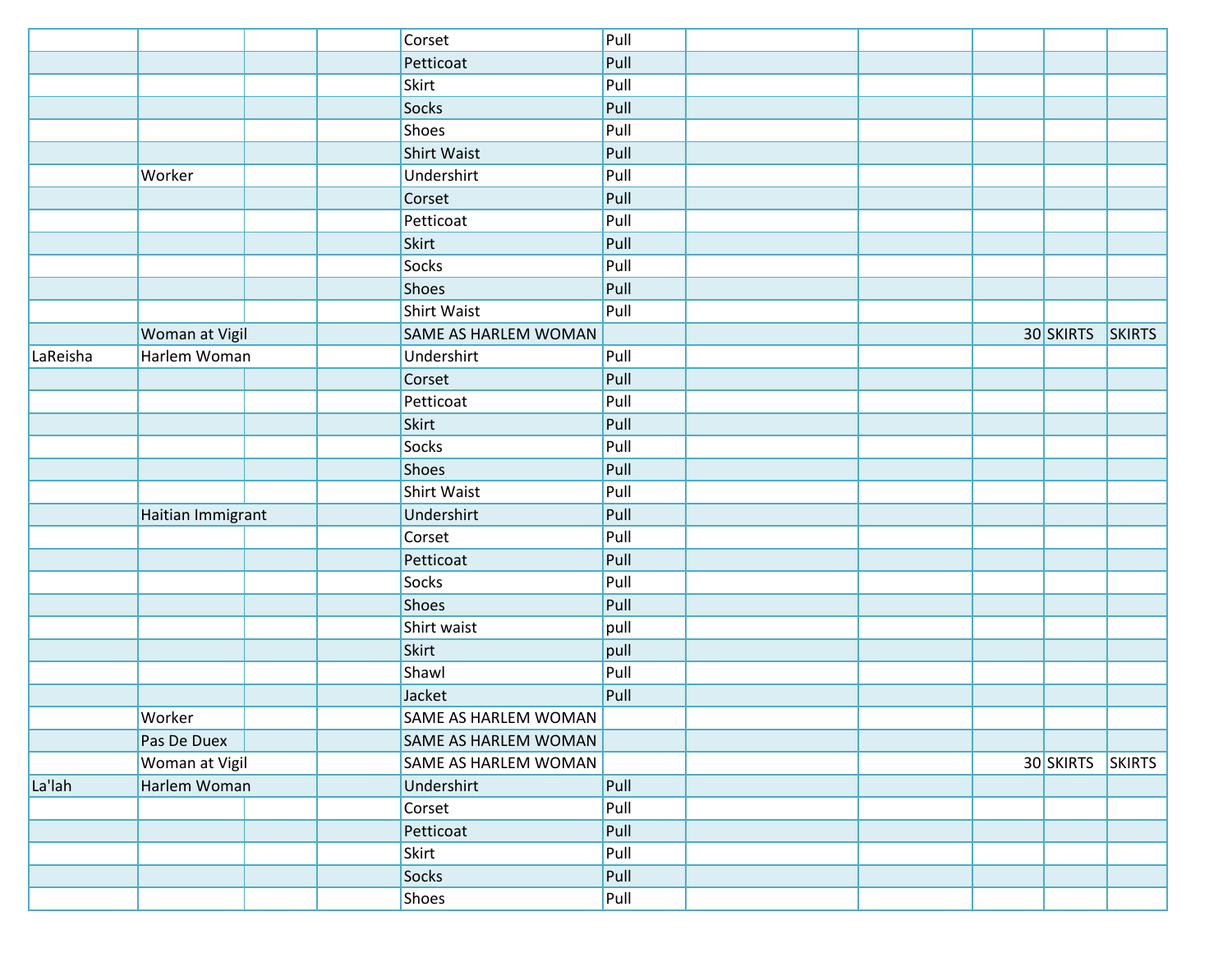|          |                   | <b>Shirt Waist</b>   | Pull |  |           |               |
|----------|-------------------|----------------------|------|--|-----------|---------------|
|          | Haitian Immigrant | Undershirt           | Pull |  |           |               |
|          |                   | Corset               | Pull |  |           |               |
|          |                   | Petticoat            | Pull |  |           |               |
|          |                   | Socks                | Pull |  |           |               |
|          |                   | Shoes                | Pull |  |           |               |
|          |                   | Shirt waist          | pull |  |           |               |
|          |                   | Skirt                | pull |  |           |               |
|          |                   | Shawl                | Pull |  |           |               |
|          |                   | Jacket               | Pull |  |           |               |
|          | Worker            | SAME AS HARLEM WOMAN |      |  |           |               |
|          | Woman at Vigil    | SAME AS HARLEM WOMAN |      |  | 30 SKIRTS | <b>SKIRTS</b> |
| Gigi     | Harlem Woman      | Undershirt           | Pull |  |           |               |
|          |                   | Corset               | Pull |  |           |               |
|          |                   | Petticoat            | Pull |  |           |               |
|          |                   | Skirt                | Pull |  |           |               |
|          |                   | Socks                | Pull |  |           |               |
|          |                   | Shoes                | Pull |  |           |               |
|          |                   | <b>Shirt Waist</b>   | Pull |  |           |               |
|          | Haitian Immigrant | Undershirt           | Pull |  |           |               |
|          |                   | Corset               | Pull |  |           |               |
|          |                   | Petticoat            | Pull |  |           |               |
|          |                   | Socks                | Pull |  |           |               |
|          |                   | Shoes                | Pull |  |           |               |
|          |                   | Shirt waist          | pull |  |           |               |
|          |                   | Skirt                | pull |  |           |               |
|          |                   | Shawl                | Pull |  |           |               |
|          |                   | Jacket               | Pull |  |           |               |
|          | Worker            | SAME AS HARLEM WOMAN |      |  |           |               |
|          | Woman at Vigil    | SAME AS HARLEM WOMAN |      |  | 20 SKIRTS | <b>SKIRTS</b> |
| $K$ 'lah | Harlem Woman      | Undershirt           | Pull |  |           |               |
|          |                   | Corset               | Pull |  |           |               |
|          |                   | Petticoat            | Pull |  |           |               |
|          |                   | Skirt                | Pull |  |           |               |
|          |                   | Socks                | Pull |  |           |               |
|          |                   | Shoes                | Pull |  |           |               |
|          |                   | <b>Shirt Waist</b>   | Pull |  |           |               |
|          | Haitian Immigrant | Undershirt           | Pull |  |           |               |
|          |                   | Corset               | Pull |  |           |               |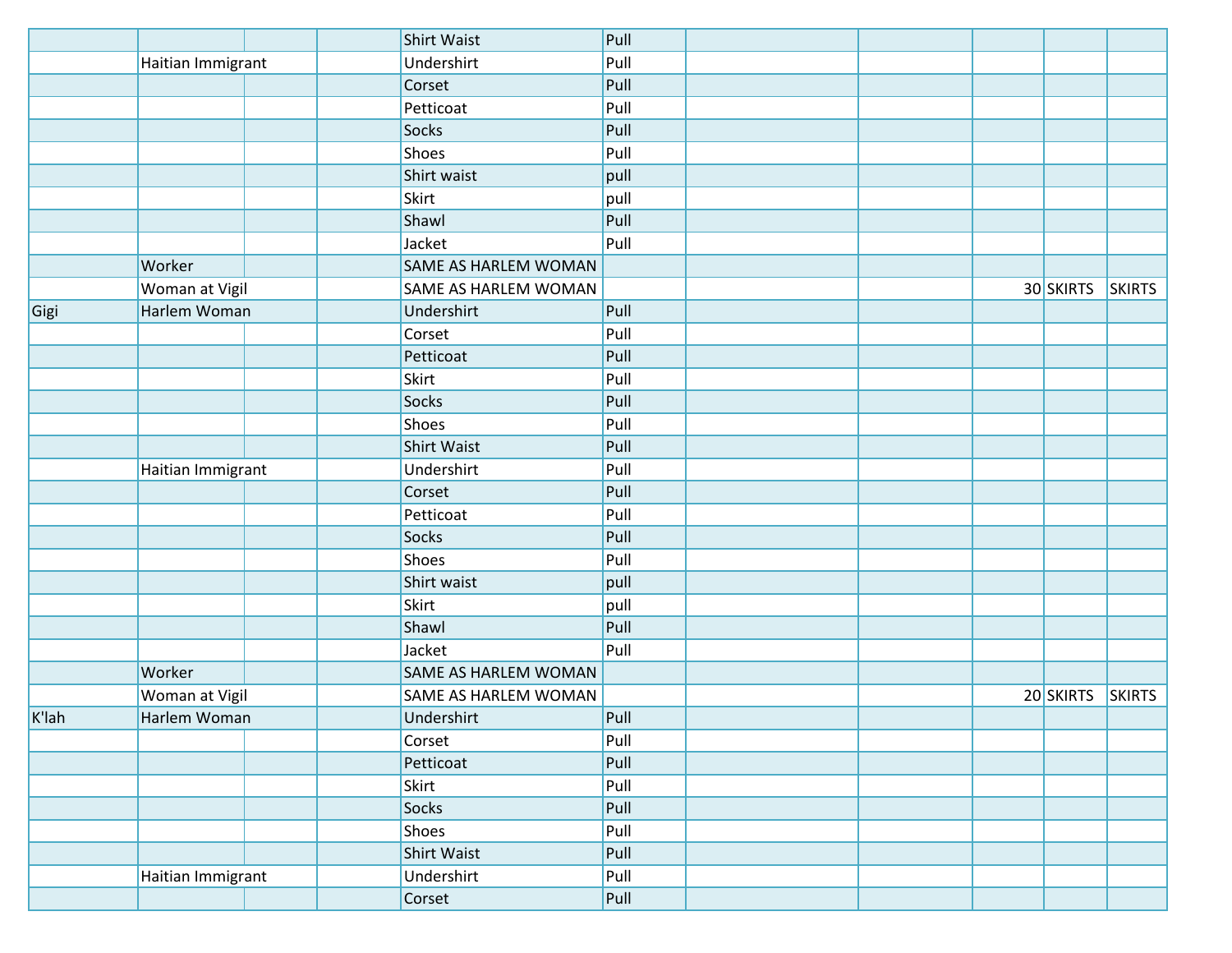|                           |                   |                      | Petticoat            | Pull     |                                     |     |           |               |
|---------------------------|-------------------|----------------------|----------------------|----------|-------------------------------------|-----|-----------|---------------|
|                           |                   |                      | Socks                | Pull     |                                     |     |           |               |
|                           |                   |                      | Shoes                | Pull     |                                     |     |           |               |
|                           |                   |                      | Shirt waist          | pull     |                                     |     |           |               |
|                           |                   |                      | <b>Skirt</b>         | pull     |                                     |     |           |               |
|                           |                   |                      | Shawl                | Pull     |                                     |     |           |               |
|                           |                   |                      | Jacket               | Pull     |                                     |     |           |               |
|                           | Worker            |                      | SAME AS HARLEM WOMAN |          |                                     |     |           |               |
|                           | Woman at Vigil    |                      | SAME AS HARLEM WOMAN |          |                                     |     | 20 SKIRTS | <b>SKIRTS</b> |
|                           | <b>IMMIGRANTS</b> |                      |                      |          |                                     |     |           |               |
| <b>Richard L</b>          | Tateh (Baron)     |                      | Undershirt           | Pull     |                                     |     |           |               |
|                           |                   |                      | Socks                | Pull     |                                     |     |           |               |
|                           |                   |                      | Shoes                | Pull     |                                     |     |           |               |
|                           |                   |                      | <b>Brown Pants</b>   | Pull     | <b>Distress</b>                     |     |           |               |
|                           |                   |                      | <b>Brown Vest</b>    | Pull     | <b>Distress</b>                     |     |           |               |
|                           |                   |                      | <b>Brown Jacket</b>  | Pull     | <b>Distress</b>                     |     |           |               |
|                           |                   |                      | Prayer Shawl         | Pull     |                                     |     |           |               |
|                           |                   |                      | Shirt                | Pull     |                                     |     |           |               |
|                           |                   |                      | Tie                  | Pull     |                                     |     |           |               |
|                           |                   |                      | <b>Beard</b>         |          | Pull/buy/m Crepe Wool/Nylon Netting | 20  |           | 20            |
|                           | <b>Baron</b>      |                      | Undershirt           | pull     |                                     |     |           |               |
|                           |                   |                      | Socks                | Pull     |                                     |     |           |               |
|                           |                   |                      | Riding boots         | Pull/Buy |                                     | 105 | 98.94     | 98.94         |
|                           |                   |                      | Silk Shirt           | Pull     |                                     |     |           |               |
|                           |                   |                      | Jodphurs             | Pull     |                                     |     |           |               |
|                           |                   |                      | Tie                  |          | Pull/build Scrap Fabric             |     |           |               |
|                           |                   |                      | <b>Beard</b>         |          | Pull/buy/m Crepe Wool/Nylon Netting | 20  |           | 20            |
| Jordan R                  | Little Girl       | Act 1                | Undershirt           | Pull     |                                     |     |           |               |
|                           |                   |                      | Petticoat            | pull     |                                     |     |           |               |
|                           |                   |                      | Shoes                | Pull     |                                     |     |           |               |
|                           |                   |                      | Corset               | Pull     |                                     |     |           |               |
|                           |                   |                      | Stockings            | pull/buy |                                     |     |           |               |
|                           |                   |                      | <b>Dress</b>         | build    |                                     |     | $30$ chi  | chi           |
|                           |                   | <b>Atlantic City</b> | Undershirt           | Pull     |                                     |     |           |               |
|                           |                   |                      | Shoes                | Pull     |                                     |     |           |               |
|                           |                   |                      | Corset               | Pull     |                                     |     |           |               |
|                           |                   |                      | Stockings            | pull/buy |                                     |     |           |               |
|                           |                   |                      | <b>Dress</b>         | build    |                                     |     | $40$ chi  | chi           |
| Tanya DeLeon Emma Goldman |                   |                      | Undershirt           | Pull     |                                     |     |           |               |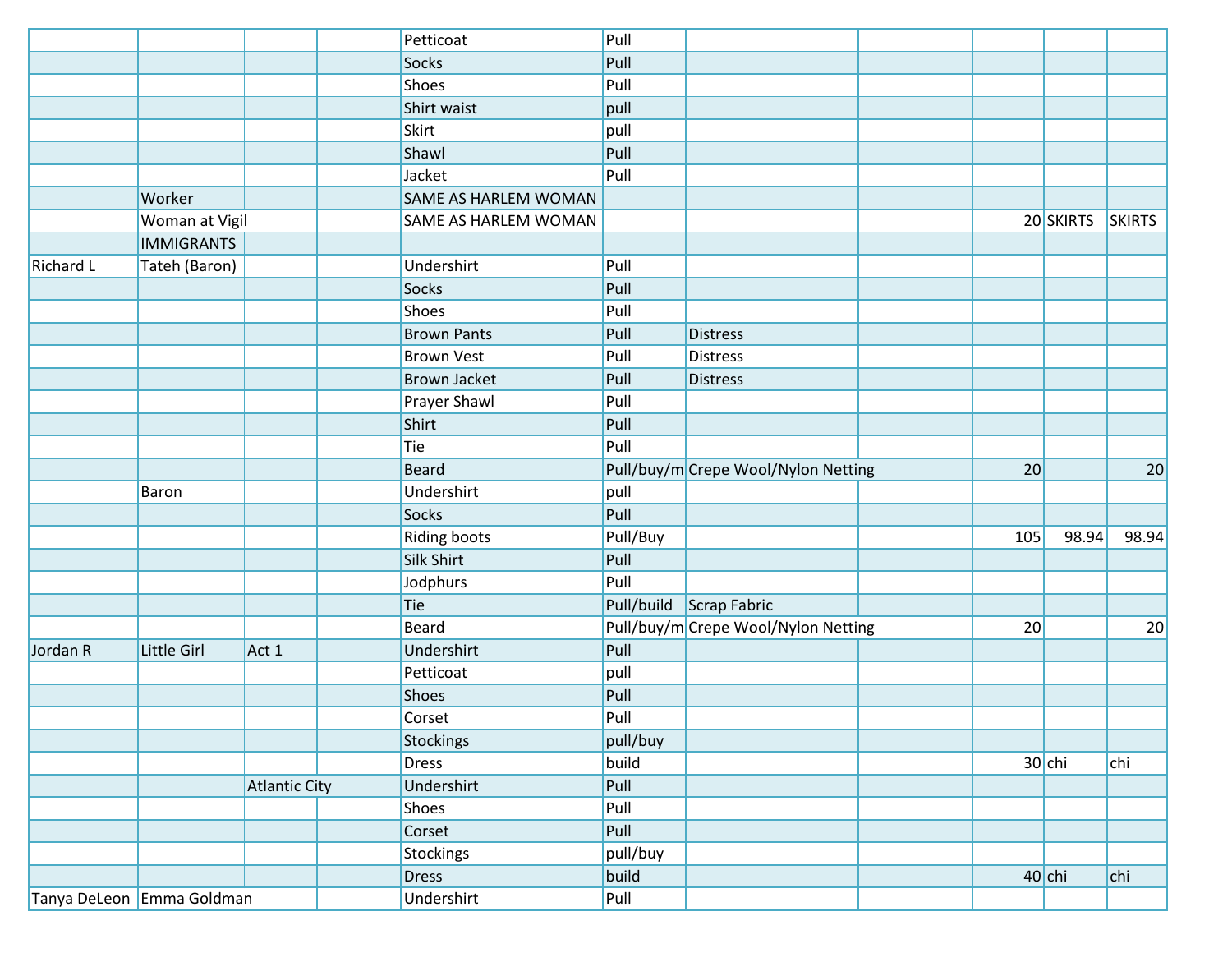|        |                  | Petticoat     | pull         |              |     |          |              |
|--------|------------------|---------------|--------------|--------------|-----|----------|--------------|
|        |                  | <b>Shoes</b>  | Pull         |              |     |          |              |
|        |                  | Corset        | Pull         |              |     |          |              |
|        |                  | <b>Dress</b>  | <b>Build</b> |              |     | $40$ chi | chi          |
|        |                  | Eyeglasses    | Pull         |              |     |          |              |
|        |                  | Hat           | Pull         |              |     |          |              |
| Zach B | Houdini          | Undershirt    | Pull         |              |     |          |              |
|        |                  | <b>Socks</b>  | Pull         |              |     |          |              |
|        |                  | Shoes         | Pull         |              |     |          |              |
|        |                  | Shirt         | Pull         |              |     |          |              |
|        |                  | Tie           | Pull/Build   | Scrap Fabric |     |          |              |
|        |                  | Pants         | Pull         |              |     |          |              |
|        | White Lawyer     | Undershirt    | pull         |              |     |          |              |
|        |                  | shoes         | pull         |              |     |          |              |
|        |                  | socks         | pull         |              |     |          |              |
|        |                  | Shirt         | pull         |              |     |          |              |
|        |                  | Bowtie        | pull         |              |     |          |              |
|        |                  | Jacket        | Pull         |              |     |          |              |
|        |                  | Pants         | pull         |              |     |          |              |
| Jack R | Jewish Immigrant | Undershirt    | pull         |              |     |          |              |
|        |                  | shoes         | pull         |              |     |          |              |
|        |                  | socks         | pull         |              |     |          |              |
|        |                  | Shirt         | pull         |              |     |          |              |
|        |                  | Tie           | pull         |              |     |          |              |
|        |                  | Jacket        | Pull         |              |     |          |              |
|        |                  | Pants         | pull         |              |     |          |              |
|        |                  | Prayer Shawl  | Pull         |              |     |          |              |
|        | Jury Foreman     | Undershirt    | Pull         |              |     |          |              |
|        |                  | Shoes         | Pull         |              |     |          |              |
|        |                  | Socks         | Pull         |              |     |          |              |
|        |                  | Shirt         | Pull/Buy     |              |     |          |              |
|        |                  | Tie           | Pull/Buy     |              | 20  | 19.99    | 19.99        |
|        |                  | Vest          | Pull/Buy     |              | m.  |          | $\mathbf{H}$ |
|        |                  | Jacket        | Pull/Buy     |              | 30  | 79.74    | 79.74        |
|        |                  | Pants         | Pull/Buy     | Sequins      | 30" |          | $\mathbf{H}$ |
|        |                  | Pocket Square | Pull         |              |     |          |              |
|        | Striker          | Undershirt    | pull         |              |     |          |              |
|        |                  | shoes         | pull         |              |     |          |              |
|        |                  | socks         | pull         |              |     |          |              |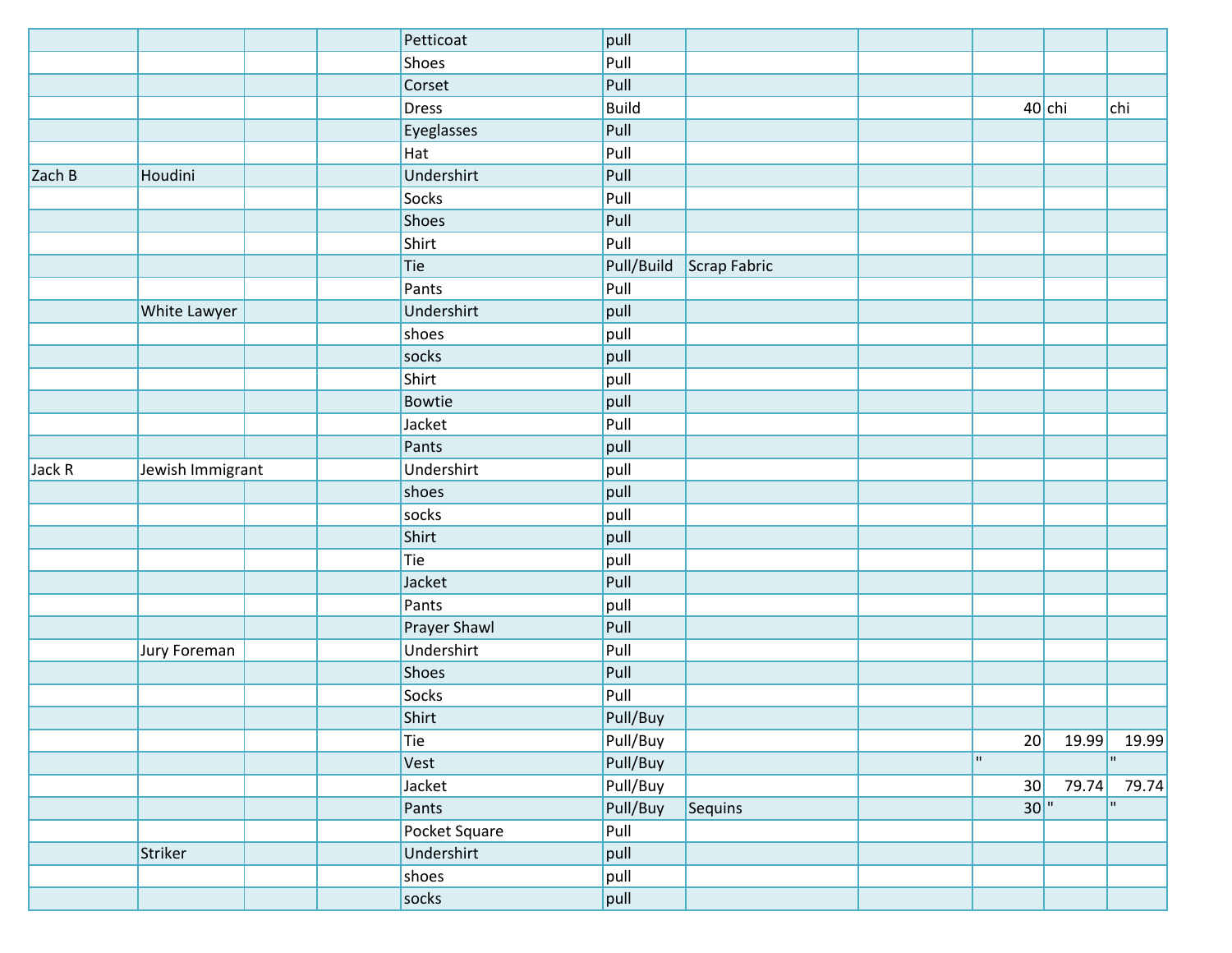|        |                     | Shirt         | pull            |              |                |    |     |
|--------|---------------------|---------------|-----------------|--------------|----------------|----|-----|
|        |                     | Tie           | pull            |              |                |    |     |
|        |                     | Pants         | Pull            |              |                |    |     |
|        |                     | Prayer Shawl  | pull            |              |                |    |     |
|        | Fireman             | Undershirt    | Pull            |              |                |    |     |
|        |                     | shoes         | pull            |              |                |    |     |
|        |                     | socks         | pull            |              |                |    |     |
|        |                     | Tie           | pull            |              |                |    |     |
|        |                     | Pants         | Pull            |              |                |    |     |
|        |                     | Shirt         | pull            |              |                |    |     |
|        | <b>Baseball Fan</b> | Undershirt    | Pull            |              |                |    |     |
|        |                     | shoes         | pull            |              |                |    |     |
|        |                     | socks         | pull            |              |                |    |     |
|        |                     | Shirt         | pull            |              |                |    |     |
|        |                     | Tie           | pull            |              |                |    |     |
|        |                     | Pants         | Pull            |              |                |    |     |
|        |                     | Newsboy Cap   | Pull            |              |                |    |     |
|        | Vacationer          | Undershirt    | Pull            |              | 10             |    |     |
|        |                     | shoes         | pull            |              |                |    |     |
|        |                     | socks         | pull            |              |                |    |     |
|        |                     | Tie           | pull            |              | 5 <sup>2</sup> |    |     |
|        |                     | Pants         | <b>Buy/Pull</b> |              | 30             | 47 | 47  |
|        |                     | Jacket        | <b>Buy/Pull</b> |              | 30"            |    | hг. |
|        |                     | Pocket Square | <b>Build</b>    | Scrap Fabric |                |    |     |
|        | Charles Whitman     | Undershirt    | Pull            |              |                |    |     |
|        |                     | shoes         | pull            |              |                |    |     |
|        |                     | socks         | pull            |              |                |    |     |
|        |                     | Tie           | pull            |              |                |    |     |
|        |                     | Pants         | Pull            |              |                |    |     |
|        |                     | Jacket        | Pull            |              |                |    |     |
|        |                     | Pocket Square | Build           |              |                |    |     |
| Noah K | Italian Immigrant   | Undershirt    | pull            |              |                |    |     |
|        |                     | shoes         | pull            |              |                |    |     |
|        |                     | socks         | pull            |              |                |    |     |
|        |                     | Shirt         | pull            |              |                |    |     |
|        |                     | Tie           | pull            |              |                |    |     |
|        |                     | Jacket        | Pull            |              |                |    |     |
|        |                     | Pants         | pull            |              |                |    |     |
|        |                     | Vest          | Pull            |              |                |    |     |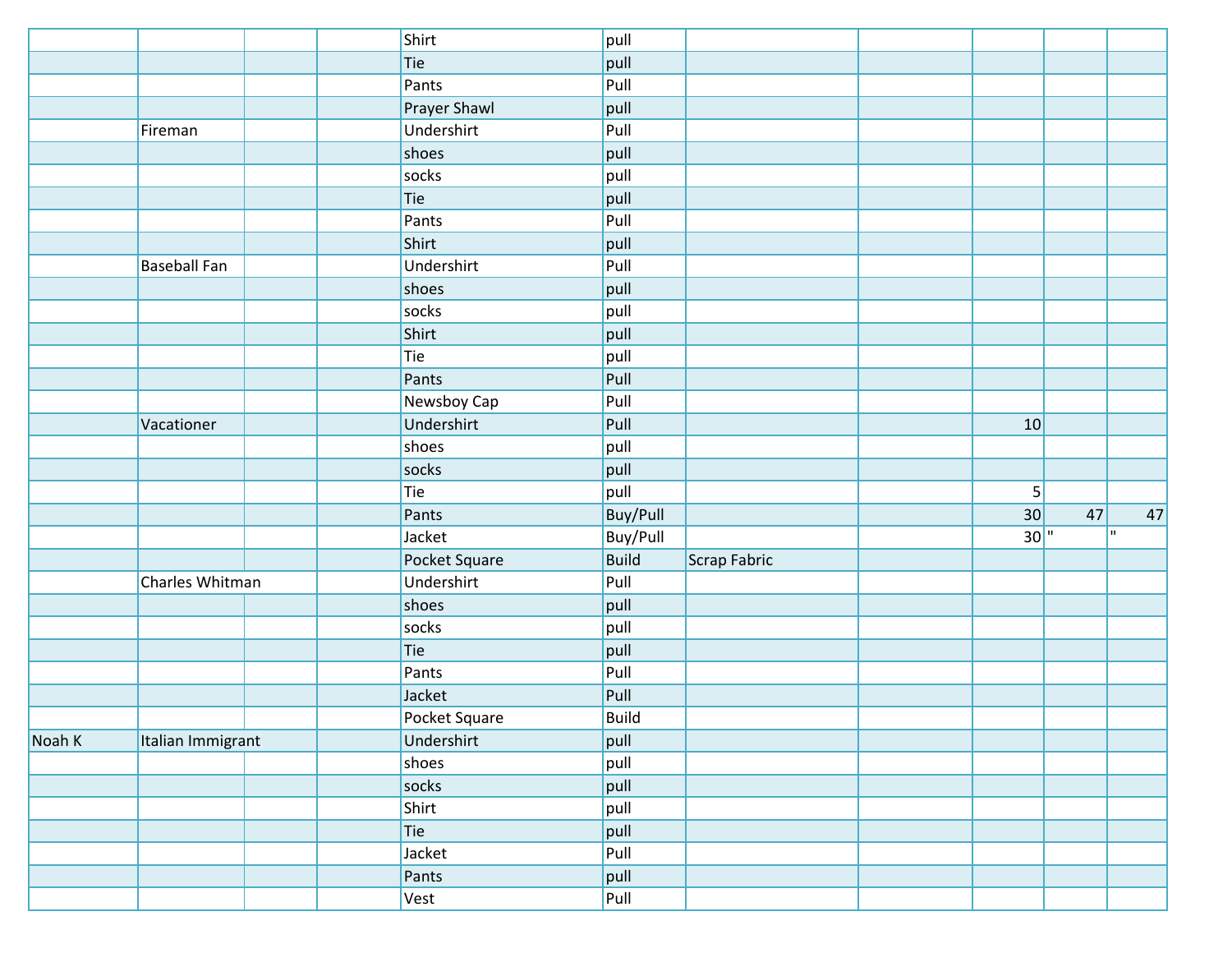|                       | Hat           | pull     |         |     |       |              |
|-----------------------|---------------|----------|---------|-----|-------|--------------|
| Jury Foreman          | Undershirt    | Pull     |         |     |       |              |
|                       | Shoes         | Pull     |         |     |       |              |
|                       | Socks         | Pull     |         |     |       |              |
|                       | Shirt         | Pull/Buy |         |     |       |              |
|                       | Tie           | Pull/Buy |         | 20  | 19.99 | 19.99        |
|                       | Vest          | Pull/Buy |         | m.  |       | $\mathbf{H}$ |
|                       | Jacket        | Pull/Buy |         | 30  | 79.74 | 79.74        |
|                       | Pants         | Pull/Buy | Sequins | 30" |       | $\mathbf{H}$ |
|                       | Pocket Square | Pull     |         |     |       |              |
| <b>Willie Conklin</b> | Undershirt    | pull     |         |     |       |              |
|                       | Shoes         | Pull     |         |     |       |              |
|                       | Socks         | pull     |         |     |       |              |
|                       | Jacket        | Pull/Buy |         | 50  |       |              |
|                       | Pants         | Pull/Buy |         | 20  |       |              |
|                       | Hat           | Pull/Buy |         | 20  |       |              |
| Striker               | Undershirt    | pull     |         |     |       |              |
|                       | shoes         | pull     |         |     |       |              |
|                       | socks         | pull     |         |     |       |              |
|                       | Shirt         | pull     |         |     |       |              |
|                       | Tie           | pull     |         |     |       |              |
|                       | Pants         | Pull     |         |     |       |              |
|                       | Hat           | pull     |         |     |       |              |
| <b>Clerk</b>          | Undershirt    | pull     |         |     |       |              |
|                       | shoes         | pull     |         |     |       |              |
|                       | socks         | pull     |         |     |       |              |
|                       | Shirt         | pull     |         |     |       |              |
|                       | Tie           | pull     |         |     |       |              |
|                       | Pants         | Pull     |         |     |       |              |
|                       | Jacket        | pull     |         |     |       |              |
| Reporter              | Undershirt    | pull     |         |     |       |              |
|                       | shoes         | pull     |         |     |       |              |
|                       | socks         | pull     |         |     |       |              |
|                       | Shirt         | pull     |         |     |       |              |
|                       | Tie           | pull     |         |     |       |              |
|                       | Pants         | Pull     |         |     |       |              |
|                       | Jacket        | pull     |         |     |       |              |
|                       | Hat           | pull     |         |     |       |              |
| <b>Baseball Fan</b>   | shoes         | pull     |         |     |       |              |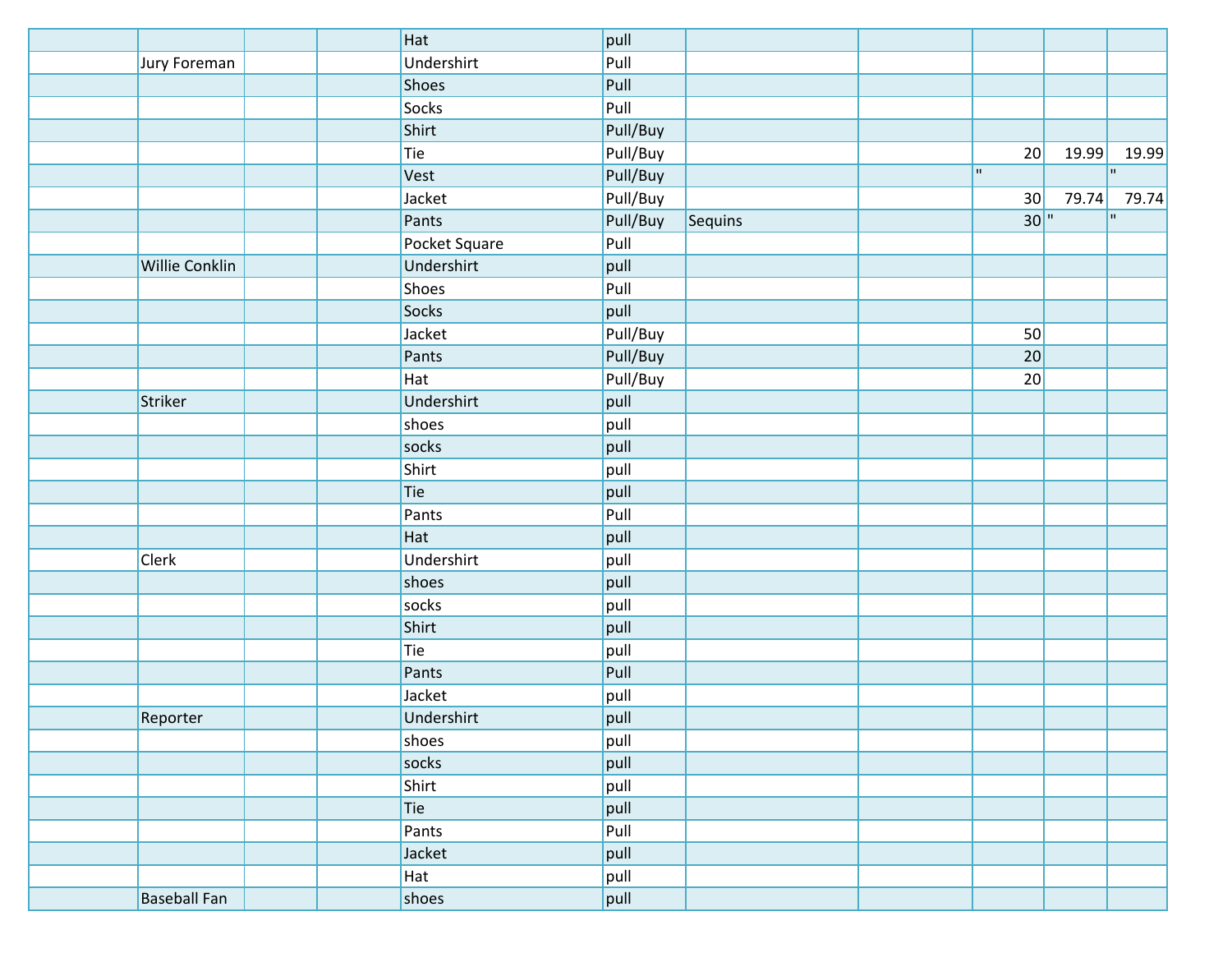|           |                   | socks         | pull         |              |                         |       |       |
|-----------|-------------------|---------------|--------------|--------------|-------------------------|-------|-------|
|           |                   | Shirt         | pull         |              |                         |       |       |
|           |                   | Tie           | pull         |              |                         |       |       |
|           |                   | Knickers      | Pull         |              |                         |       |       |
|           | Vacationer        | Undershirt    | Pull         |              |                         |       |       |
|           |                   | shoes         | pull         |              |                         |       |       |
|           |                   | socks         | pull         |              |                         |       |       |
|           |                   | Tie           | pull         |              | 5 <sup>1</sup>          |       |       |
|           |                   | Pants         | Buy/Pull     |              | 30                      | 47    | 47    |
|           |                   | Jacket        | Buy/Pull     |              | 30"                     |       | 'n.   |
|           |                   | Pocket Square | <b>Build</b> | Scrap Fabric |                         |       |       |
| Dan Heise | Italian Immigrant | Undershirt    | pull         |              |                         |       |       |
|           |                   | shoes         | pull         |              |                         |       |       |
|           |                   | socks         | pull         |              |                         |       |       |
|           |                   | Shirt         | pull         |              |                         |       |       |
|           |                   | Tie           | pull         |              |                         |       |       |
|           |                   | Jacket        | Pull         |              |                         |       |       |
|           |                   | Pants         | pull         |              |                         |       |       |
|           | Jury Foreman      | Undershirt    | Pull         |              |                         |       |       |
|           |                   | Shoes         | Pull         |              |                         |       |       |
|           |                   | Socks         | Pull         |              |                         |       |       |
|           |                   | Shirt         | Pull/Buy     |              |                         |       |       |
|           |                   | Tie           | Pull/Buy     |              | 20                      | 19.99 | 19.99 |
|           |                   | Vest          | Pull/Buy     |              | $\overline{\mathbf{u}}$ |       | 'n.   |
|           |                   | Jacket        | Pull/Buy     |              | 30                      | 79.74 | 79.74 |
|           |                   | Pants         | Pull/Buy     | Sequins      | $30$ <sup>"</sup>       |       | H.    |
|           |                   | Pocket Square | Pull         |              |                         |       |       |
|           | Striker           | Undershirt    | pull         |              |                         |       |       |
|           |                   | shoes         | pull         |              |                         |       |       |
|           |                   | socks         | pull         |              |                         |       |       |
|           |                   | Shirt         | pull         |              |                         |       |       |
|           |                   | Tie           | pull         |              |                         |       |       |
|           |                   | vest          | Pull         |              |                         |       |       |
|           |                   | Pants         | pull         |              |                         |       |       |
|           | Bureaucrat        | Undershirt    | pull         |              |                         |       |       |
|           |                   | shoes         | pull         |              |                         |       |       |
|           |                   | socks         | pull         |              |                         |       |       |
|           |                   | Shirt         | pull         |              |                         |       |       |
|           |                   | Bowtie        | pull         |              |                         |       |       |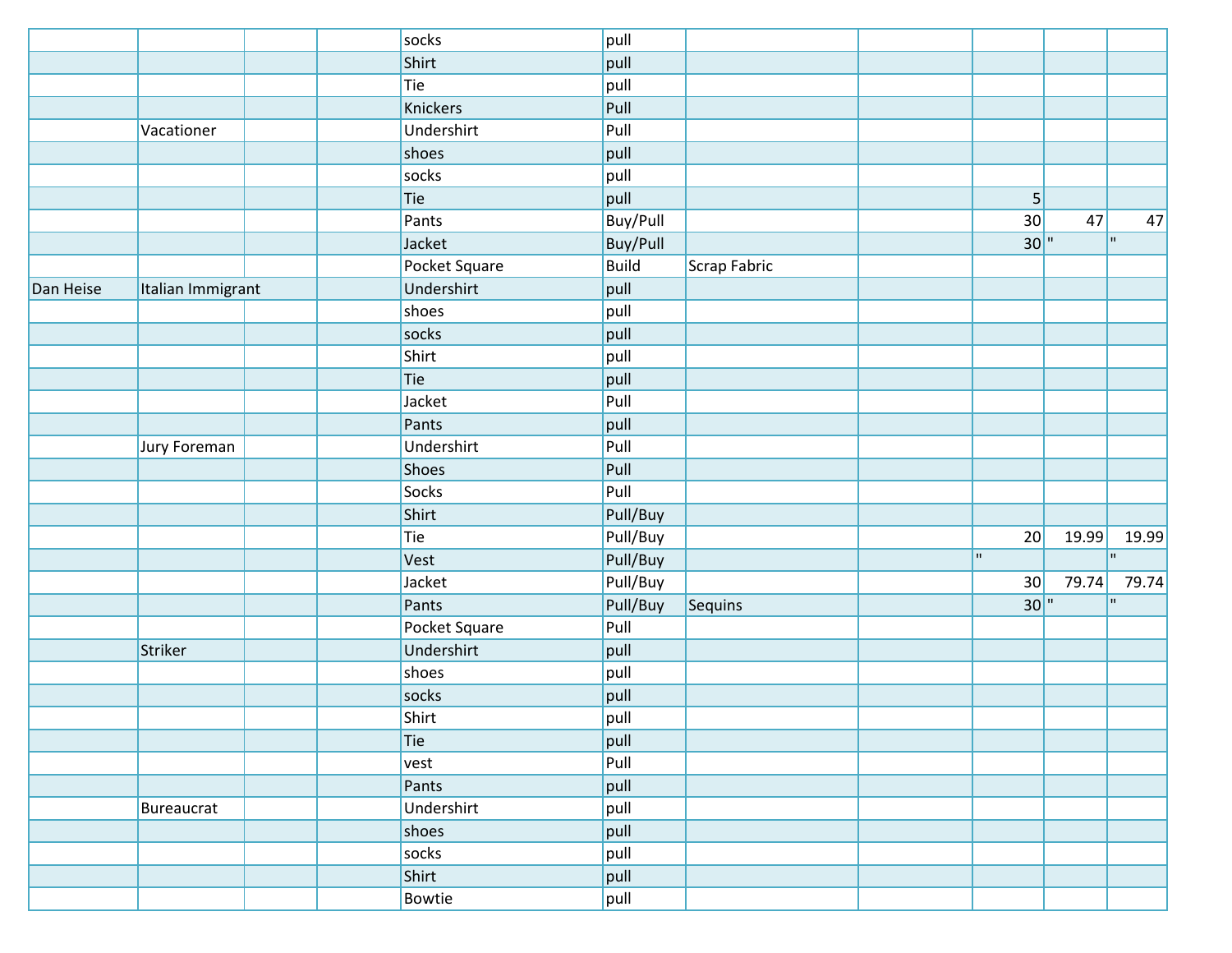|       |                     | vest             | Pull |  |            |              |
|-------|---------------------|------------------|------|--|------------|--------------|
|       |                     | Pants            | pull |  |            |              |
|       |                     | Jacket           | pull |  |            |              |
|       | Reporter            | Undershirt       | pull |  |            |              |
|       |                     | shoes            | pull |  |            |              |
|       |                     | socks            | pull |  |            |              |
|       |                     | Shirt            | pull |  |            |              |
|       |                     | Tie              | pull |  |            |              |
|       |                     | Pants            | Pull |  |            |              |
|       |                     | Jacket           | pull |  |            |              |
|       |                     | Hat              | pull |  |            |              |
|       | <b>Baseball Fan</b> | shoes            | pull |  |            |              |
|       |                     | Undershirt       | pull |  |            |              |
|       |                     | socks            | pull |  |            |              |
|       |                     | Shirt            | pull |  |            |              |
|       |                     | Tie              | pull |  |            |              |
|       |                     | Knickers         | Pull |  |            |              |
|       |                     | Hat              | pull |  |            |              |
|       |                     | Vest             | pull |  |            |              |
| Zoe J | Houdini's Mother    | Undershirt       | Pull |  |            |              |
|       |                     | Petticoat        | pull |  |            |              |
|       |                     | Shoes            | Pull |  |            |              |
|       |                     | Corset           | Pull |  |            |              |
|       |                     | Shirtwaist       | Pull |  |            |              |
|       |                     | Jacket           | Pull |  |            |              |
|       |                     | Hat              | Pull |  |            |              |
|       |                     | Skirt            | pull |  |            |              |
|       | Jewish Immigrant    | Undershirt       | Pull |  |            |              |
|       |                     | Petticoat        | Pull |  |            |              |
|       |                     | Shoes            | Pull |  |            |              |
|       |                     | Corset           | Pull |  |            |              |
|       |                     | Shirtwaist       | Pull |  |            |              |
|       |                     | Jacket           | Pull |  |            |              |
|       |                     | Shawl            | Pull |  |            |              |
|       |                     | Skirt            | pull |  |            |              |
|       | Chorine             | Undershirt       | Pull |  |            |              |
|       |                     | Shoes            | Pull |  | $50$ SHOES | <b>SHOES</b> |
|       |                     | <b>Stockings</b> | Pull |  |            |              |
|       |                     | Petticoat        | Pull |  |            |              |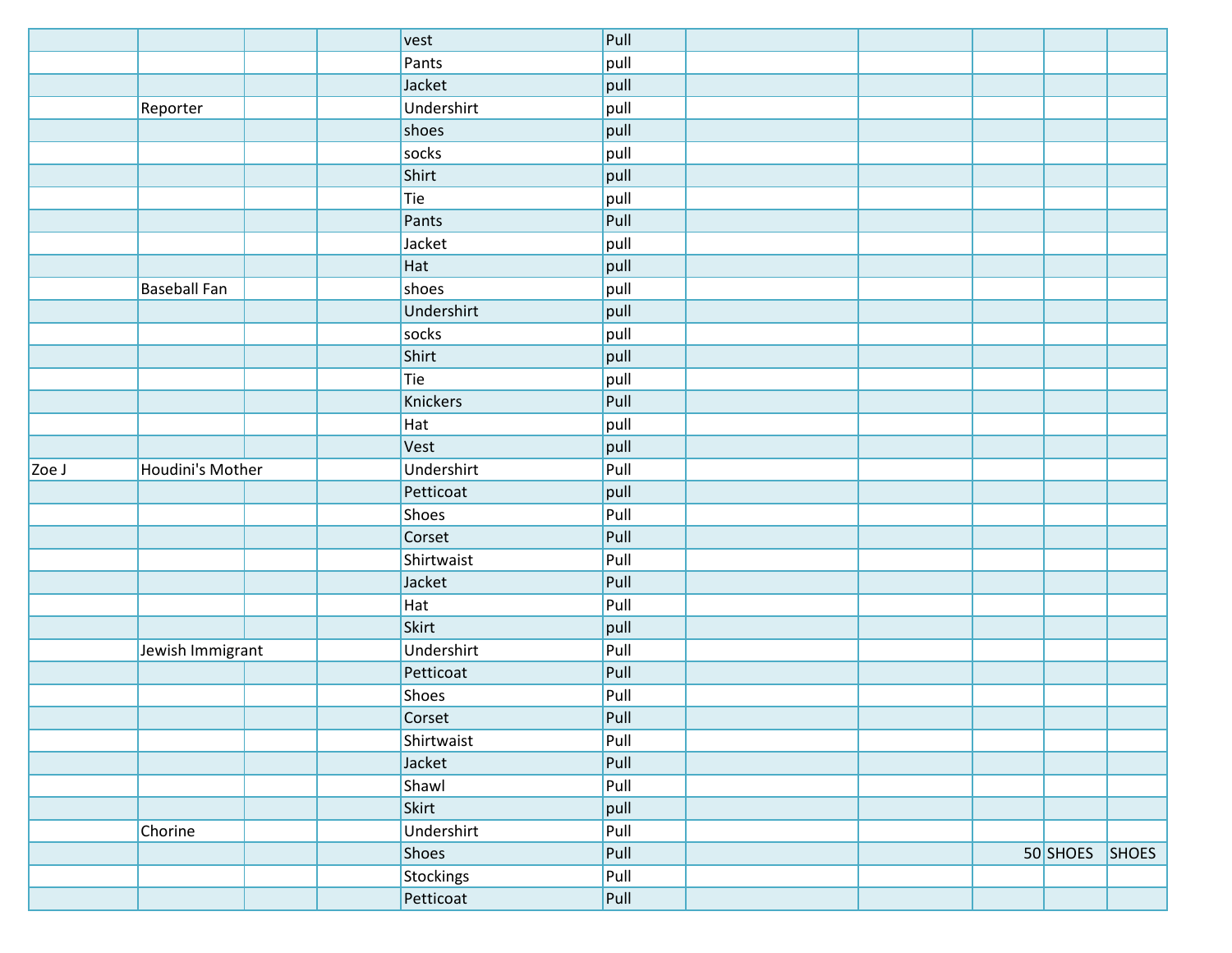|           |                  | Dress           | <b>Build</b> |  | 40 chi   | chi   |
|-----------|------------------|-----------------|--------------|--|----------|-------|
|           | Striker          | Undershirt      | Pull         |  |          |       |
|           |                  | Petticoat       | Pull         |  |          |       |
|           |                  | Shoes           | Pull         |  |          |       |
|           |                  | Corset          | Pull         |  |          |       |
|           |                  | Shirtwaist      | Pull         |  |          |       |
|           |                  | Skirt           | Pull         |  |          |       |
|           | Vacationer       | Undershirt      | Pull         |  |          |       |
|           |                  | Corset          | Pull         |  |          |       |
|           |                  | Petticoat       | Pull         |  |          |       |
|           |                  | Shirt waist     | <b>Build</b> |  | $20$ chi | chi   |
|           |                  | Skirt           | <b>Build</b> |  | $25$ chi | chi   |
|           |                  | <b>Belt</b>     | <b>Built</b> |  |          |       |
|           |                  | Shoes           | Pull         |  |          |       |
|           | Women at Vigil   | SAME AS STRIKER |              |  |          |       |
| Catelin C | Jewish Immigrant | Undershirt      | Pull         |  |          |       |
|           |                  | Petticoat       | Pull         |  |          |       |
|           |                  | Shoes           | Pull         |  |          |       |
|           |                  | Corset          | Pull         |  |          |       |
|           |                  | Shirtwaist      | Pull         |  |          |       |
|           |                  | Jacket          | Pull         |  |          |       |
|           |                  | Shawl           | Pull         |  |          |       |
|           |                  | Skirt           | pull         |  |          |       |
|           | Chorine          | Undershirt      | Pull         |  |          |       |
|           |                  | Shoes           | Pull         |  | 50 SHOES | SHOES |
|           |                  | Stockings       | Pull         |  |          |       |
|           |                  | Petticoat       | Pull         |  |          |       |
|           |                  | <b>Dress</b>    | <b>Build</b> |  | $40$ chi | chi   |
|           | Striker          | Undershirt      | Pull         |  |          |       |
|           |                  | Petticoat       | Pull         |  |          |       |
|           |                  | Shoes           | Pull         |  |          |       |
|           |                  | Corset          | Pull         |  |          |       |
|           |                  | Shirtwaist      | Pull         |  |          |       |
|           |                  | Skirt           | Pull         |  |          |       |
|           | Mrs. Whitstein   | Undershirt      | Pull         |  |          |       |
|           |                  | Petticoat       | Pull         |  |          |       |
|           |                  | Shoes           | Pull         |  |          |       |
|           |                  | Corset          | Pull         |  |          |       |
|           |                  | Shirtwaist      | Pull         |  |          |       |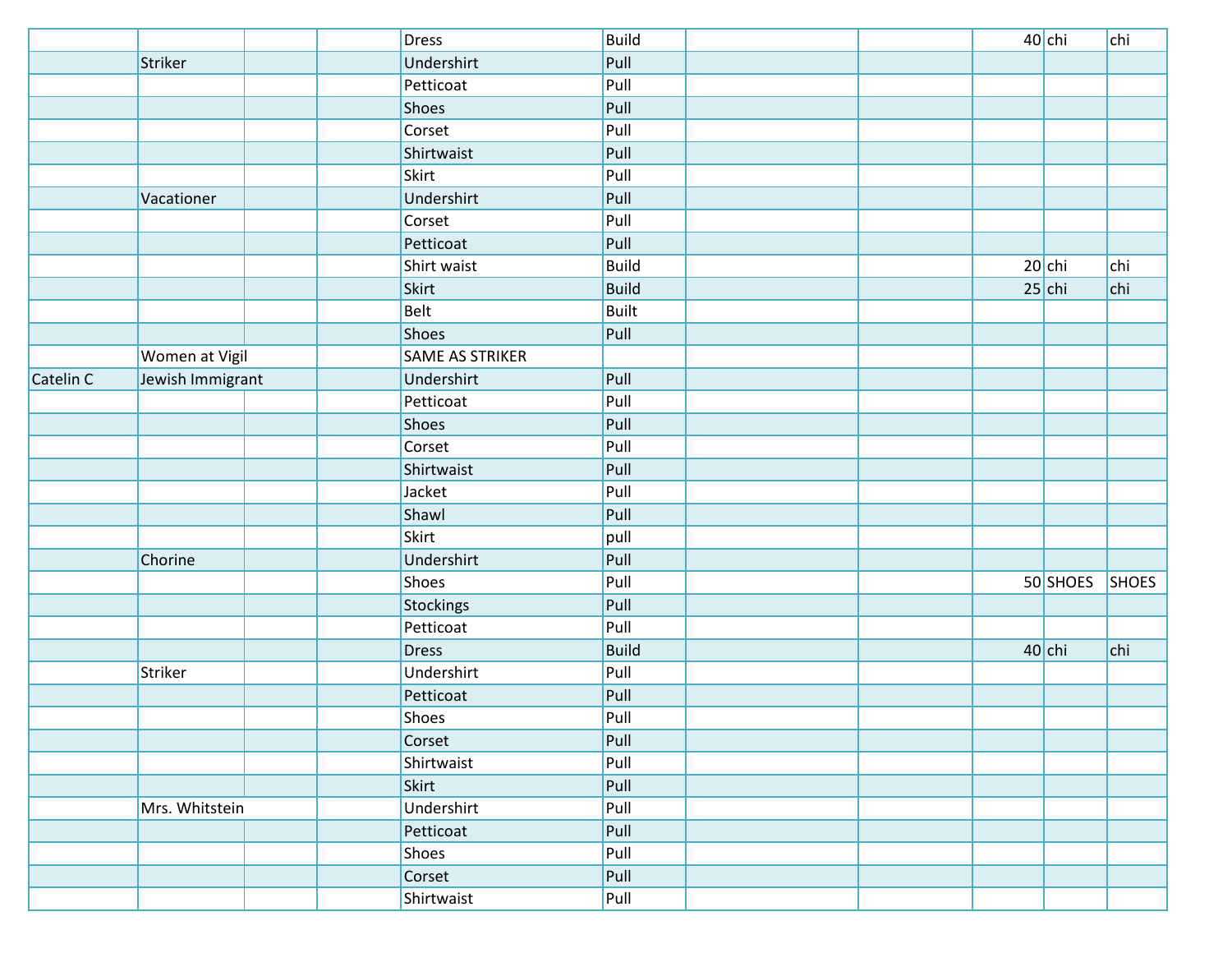|         | <b>Welfare Offical</b> |  | <b>Skirt</b>    | Pull         |                                         |          |          |     |
|---------|------------------------|--|-----------------|--------------|-----------------------------------------|----------|----------|-----|
|         |                        |  | Undershirt      | Pull         |                                         |          |          |     |
|         |                        |  | Petticoat       | Pull         |                                         |          |          |     |
|         |                        |  | Shoes           | Pull         |                                         |          |          |     |
|         |                        |  | Corset          | Pull         |                                         |          |          |     |
|         |                        |  | Shirtwaist      | Pull         |                                         |          |          |     |
|         |                        |  | Skirt           | Pull         |                                         |          |          |     |
|         |                        |  | Tie             | Pull         |                                         |          |          |     |
|         | Vacationer             |  | Undershirt      | Pull         |                                         |          |          |     |
|         |                        |  | Corset          | Pull         |                                         |          |          |     |
|         |                        |  | Petticoat       | Pull         |                                         |          |          |     |
|         |                        |  | Shirt waist     | <b>Build</b> |                                         | $20$ chi |          | chi |
|         |                        |  | Skirt           | <b>Build</b> |                                         |          | $25$ chi | chi |
|         |                        |  | <b>Belt</b>     | <b>Built</b> |                                         |          |          |     |
|         |                        |  | <b>Shoes</b>    | Pull         |                                         |          |          |     |
|         | Women at Vigil         |  | SAME AS STRIKER |              |                                         |          |          |     |
| Emily C | Italian Immigrant      |  | Undershirt      | Pull         |                                         |          |          |     |
|         |                        |  | Petticoat       | Pull         |                                         |          |          |     |
|         |                        |  | Shoes           | Pull         |                                         |          |          |     |
|         |                        |  | Corset          | Pull         |                                         |          |          |     |
|         |                        |  | Shirtwaist      | Pull         |                                         |          |          |     |
|         |                        |  | Jacket          | Pull         |                                         |          |          |     |
|         |                        |  | Shawl           | Pull         |                                         |          |          |     |
|         |                        |  | Skirt           | pull         |                                         |          |          |     |
|         |                        |  | Wrap            | Pull         | <b>Fabric Scraps</b>                    |          |          |     |
|         | Striker                |  | Undershirt      | Pull         |                                         |          |          |     |
|         |                        |  | Petticoat       | Pull         |                                         |          |          |     |
|         |                        |  | <b>Shoes</b>    | Pull         |                                         |          |          |     |
|         |                        |  | Corset          | Pull         |                                         |          |          |     |
|         |                        |  | Shirtwaist      | Pull         |                                         |          |          |     |
|         |                        |  | Skirt           | Pull         |                                         |          |          |     |
|         | Baron's Assistant      |  | Undershirt      | Pull         |                                         |          |          |     |
|         |                        |  | Petticoat       | Pull         |                                         |          |          |     |
|         |                        |  | Corset          | Pull         |                                         |          |          |     |
|         |                        |  | Shirtwaist      | Pull         | <b>Build Collar out of Scrap Fabric</b> |          |          |     |
|         |                        |  | Tie             | Pull/Build   | Scrap Fabric                            |          |          |     |
|         |                        |  | Skirt           | <b>Build</b> |                                         |          | $25$ chi | chi |
|         |                        |  | Apron           | pull         |                                         |          |          |     |
|         | Women at Vigil         |  | SAME AS STRIKER |              |                                         |          |          |     |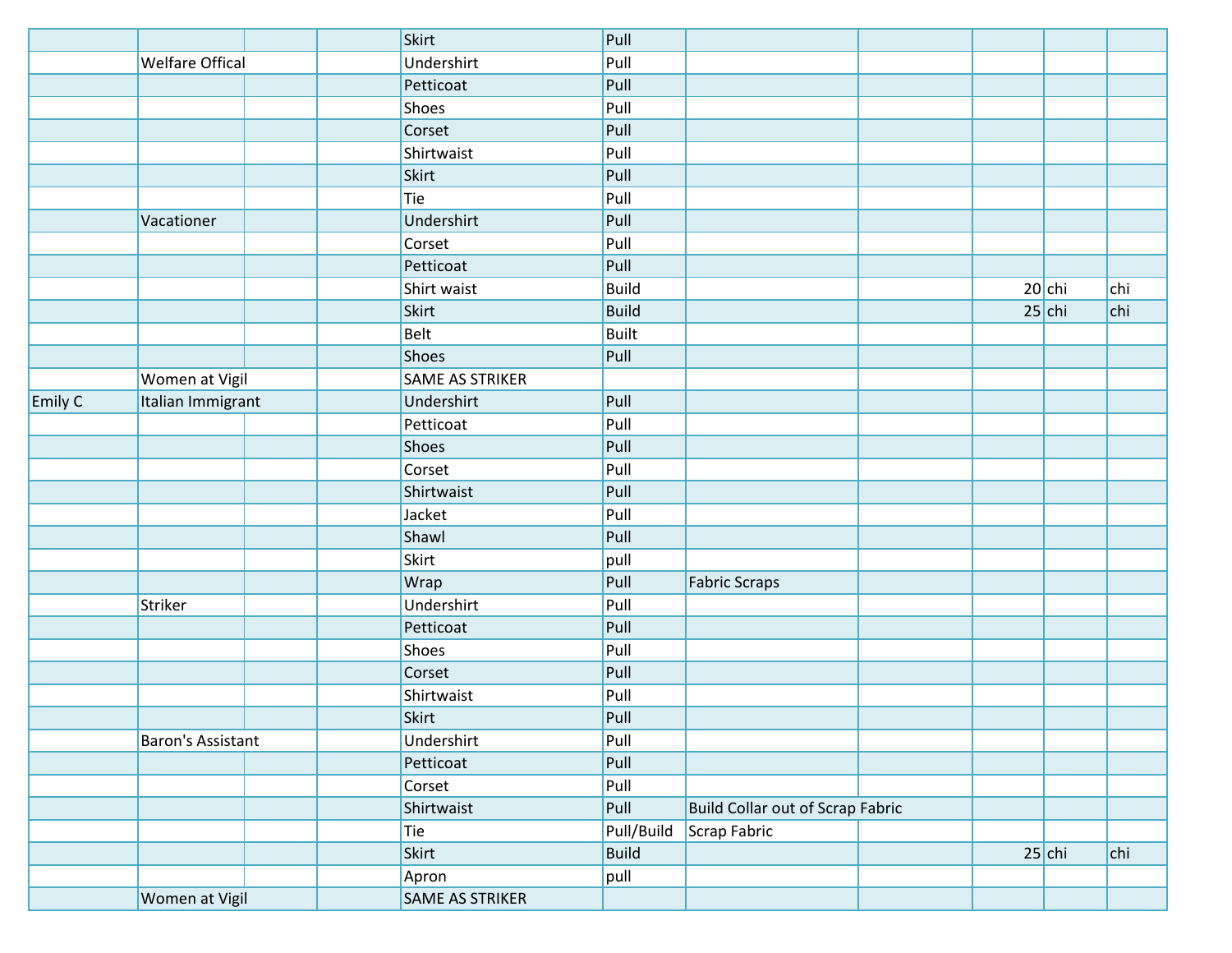|              |  | Haircuts                         |                        |     |                    | 100           |
|--------------|--|----------------------------------|------------------------|-----|--------------------|---------------|
|              |  |                                  |                        |     |                    |               |
|              |  | <b>Hats</b>                      | uniformalwearhouse.com |     |                    | 127.83 127.83 |
|              |  | Vests                            | tuxedowholesaler.com   |     | 34                 | 34            |
|              |  | <b>Ties</b>                      | solidcolortiescom      |     | 69.85              | 69.85         |
|              |  | <b>Funeral skirts</b>            | joann fabrics          |     | 128.14             | 128.14        |
|              |  | <b>Shoes</b>                     | sears.com              |     | 159.76             | 159.76        |
|              |  | <b>Suspenders</b>                | swbandproducts.com     |     | 59.41              | 59.41         |
|              |  | <b>Collars</b>                   | gentlemansemporium.com |     | 55.65              | 55.65         |
|              |  | <b>Militia Hats</b>              | thecostumer.com        |     | 148.33             | 148.33        |
|              |  |                                  |                        |     |                    |               |
|              |  | Papermart                        | sequins and feathers   |     | 30.76              | 30.76         |
|              |  | <b>New Rainbow Fabrics</b>       |                        |     | 21.94              | 21.94         |
|              |  | <b>Fishman's Fabrics</b>         |                        |     | 31.25              | 31.25         |
|              |  | <b>Beauty Plus</b>               |                        |     | 39.98              | 39.98         |
|              |  | <b>Vogue Fabrics</b>             |                        |     | 365.1              | 365.1         |
|              |  | Wigs & Plus                      |                        |     | 99.98              | 99.98         |
|              |  | <b>Textile Discount</b>          |                        |     | 359.95             | 359.95        |
|              |  | Fabric.com                       |                        |     | 86.52              | 86.52         |
|              |  | Joann Fabric                     |                        |     | 44.8               | 44.8          |
|              |  |                                  |                        |     |                    |               |
|              |  | <b>CONTINGENCY PLAN</b>          |                        | 200 |                    | 200           |
|              |  | <b>Corset Cost and Materials</b> |                        |     | 200 190.09         | 200           |
| <b>Total</b> |  |                                  |                        |     | 4705 4034.3 4614.2 |               |